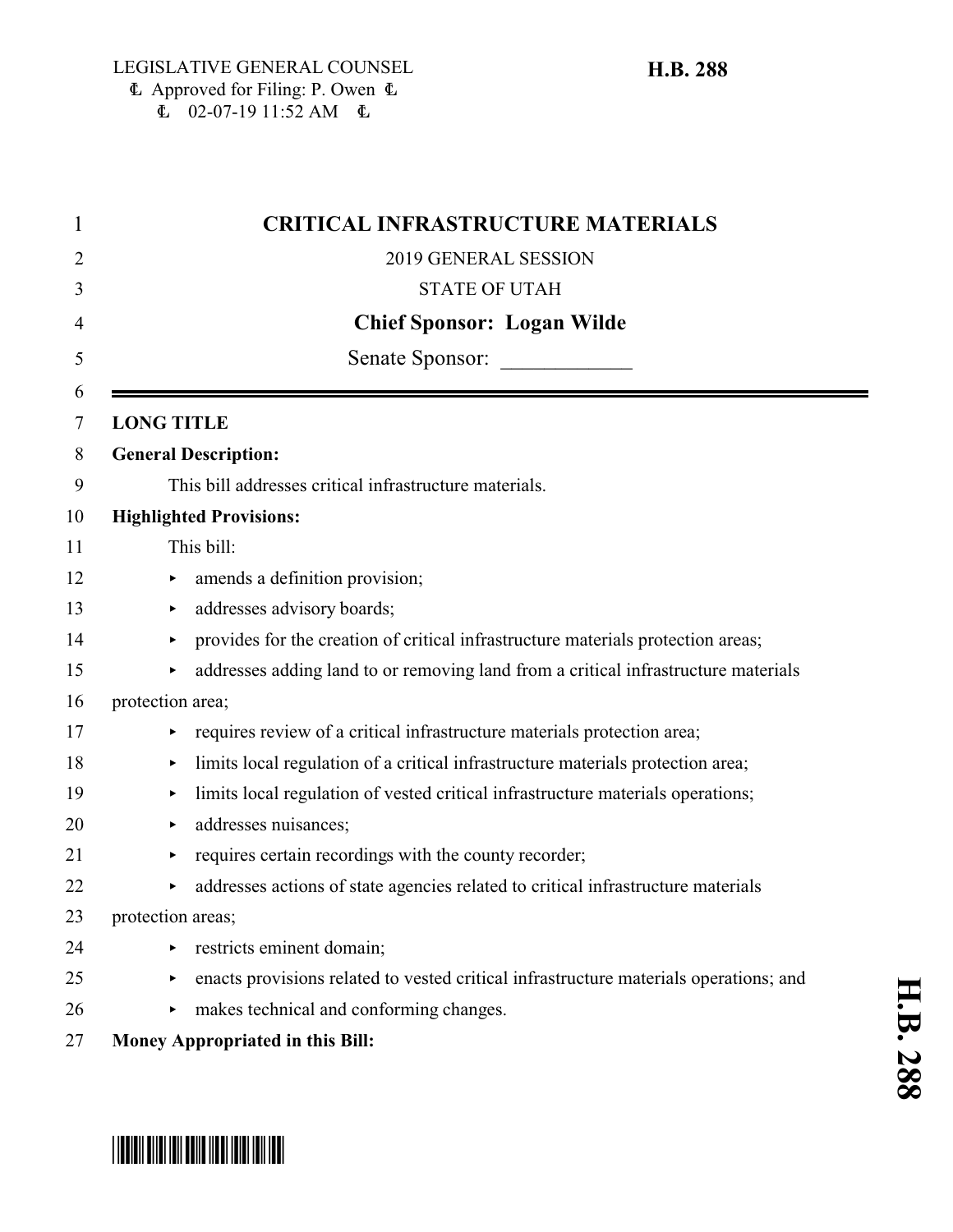<span id="page-1-0"></span>

| 28 | None                                                                                   |
|----|----------------------------------------------------------------------------------------|
| 29 | <b>Other Special Clauses:</b>                                                          |
| 30 | None                                                                                   |
| 31 | <b>Utah Code Sections Affected:</b>                                                    |
| 32 | <b>AMENDS:</b>                                                                         |
| 33 | 17-41-101, as last amended by Laws of Utah 2015, Chapter 352                           |
| 34 | 17-41-201, as last amended by Laws of Utah 2007, Chapter 179                           |
| 35 | 17-41-301, as last amended by Laws of Utah 2011, Chapter 297                           |
| 36 | 17-41-302, as last amended by Laws of Utah 2009, Chapter 388                           |
| 37 | 17-41-303, as last amended by Laws of Utah 2006, Chapter 194                           |
| 38 | 17-41-304, as last amended by Laws of Utah 2010, Chapter 90                            |
| 39 | 17-41-305, as last amended by Laws of Utah 2006, Chapter 194                           |
| 40 | 17-41-306, as last amended by Laws of Utah 2009, Chapter 376                           |
| 41 | 17-41-307, as last amended by Laws of Utah 2017, Chapter 92                            |
| 42 | 17-41-402, as last amended by Laws of Utah 2009, Chapter 376                           |
| 43 | 17-41-402.5, as enacted by Laws of Utah 2009, Chapter 376                              |
| 44 | 17-41-403, as last amended by Laws of Utah 2009, Chapter 376                           |
| 45 | 17-41-404, as last amended by Laws of Utah 2006, Chapter 194                           |
| 46 | 17-41-405, as last amended by Laws of Utah 2010, Chapter 90                            |
| 47 | 17-41-406, as last amended by Laws of Utah 2008, Chapter 168                           |
| 48 | <b>ENACTS:</b>                                                                         |
| 49 | 17-41-601, Utah Code Annotated 1953                                                    |
| 50 | 17-41-602, Utah Code Annotated 1953                                                    |
| 51 | 17-41-603, Utah Code Annotated 1953                                                    |
| 52 |                                                                                        |
| 53 | Be it enacted by the Legislature of the state of Utah:                                 |
| 54 | Section 1. Section 17-41-101 is amended to read:                                       |
| 55 | 17-41-101. Definitions.                                                                |
| 56 | As used in this chapter:                                                               |
| 57 | (1) "Advisory board" means:                                                            |
| 58 | (a) for an agriculture protection area, the agriculture protection area advisory board |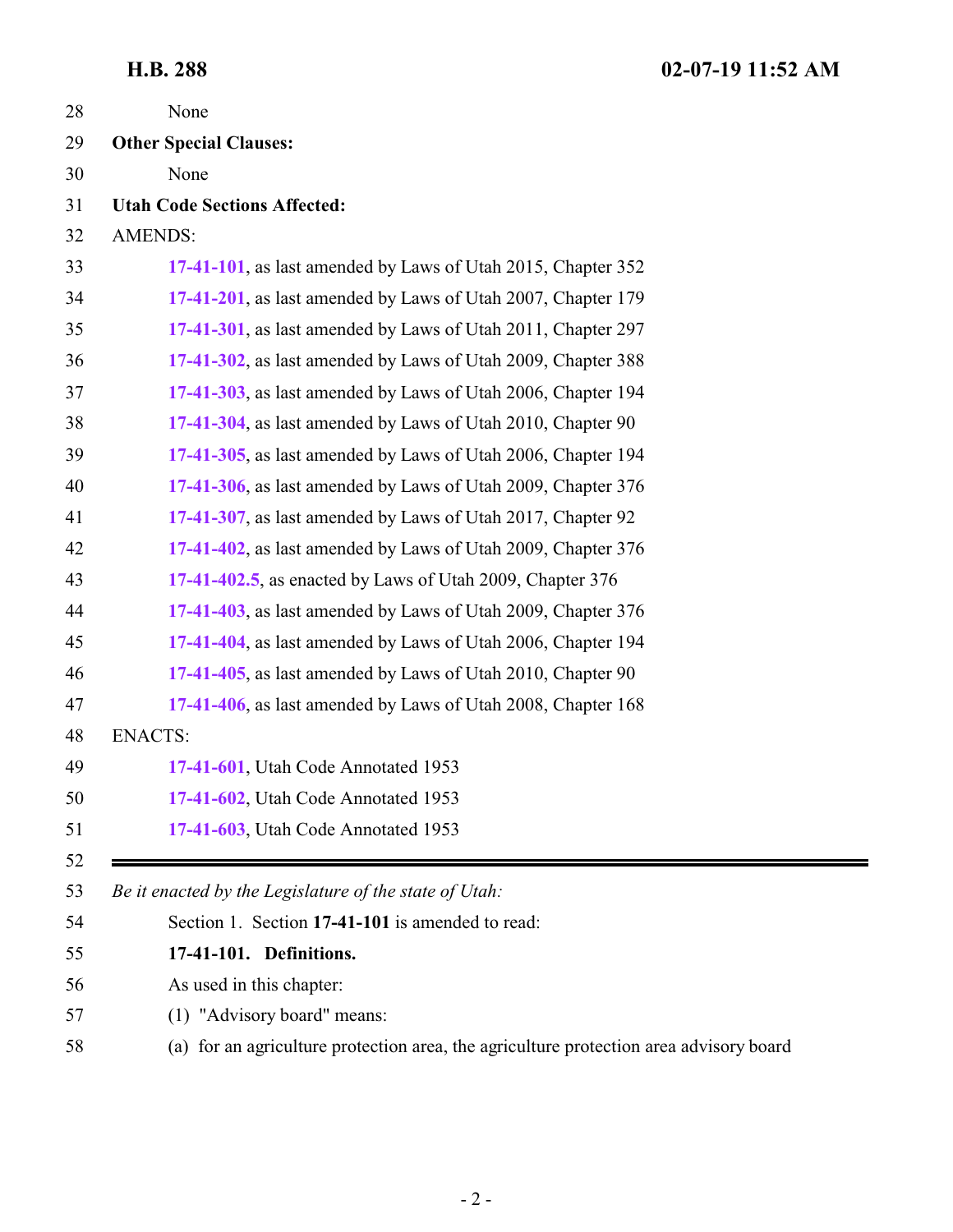### 02-07-19 11:52 AM

| <b>H.B. 288</b> |  |
|-----------------|--|
|-----------------|--|

| 59 | created as provided in Section 17-41-201; [and]                                                                    |
|----|--------------------------------------------------------------------------------------------------------------------|
| 60 | (b) for an industrial protection area, the industrial protection area advisory board                               |
| 61 | created as provided in Section $17-41-201$ .]; and                                                                 |
| 62 | (c) for a critical infrastructure materials protection area, the critical infrastructure                           |
| 63 | materials protection area advisory board created as provided in Section 17-41-201.                                 |
| 64 | (2) (a) "Agriculture production" means production for commercial purposes of crops,                                |
| 65 | livestock, and livestock products.                                                                                 |
| 66 | (b) "Agriculture production" includes the processing or retail marketing of any crops,                             |
| 67 | livestock, and livestock products when more than 50% of the processed or merchandised                              |
| 68 | products are produced by the farm operator.                                                                        |
| 69 | (3) "Agriculture protection area" means a geographic area created under the authority                              |
| 70 | of this chapter that is granted the specific legal protections contained in this chapter.                          |
| 71 | (4) "Applicable legislative body" means:                                                                           |
| 72 | (a) with respect to a proposed agriculture protection area $[\sigma r]$ , industrial protection                    |
| 73 | area, or critical infrastructure materials protection area:                                                        |
| 74 | (i) the legislative body of the county in which the land proposed to be included in $\left[\frac{a_n}{a_n}\right]$ |
| 75 | agriculture protection area or industrial] the relevant protection area is located, if the land is                 |
| 76 | within the unincorporated part of the county; or                                                                   |
| 77 | (ii) the legislative body of the city or town in which the land proposed to be included in                         |
| 78 | [an agriculture protection area or industrial] the relevant protection area is located; and                        |
| 79 | (b) with respect to an existing agriculture protection area $[\sigma_{\text{r}}]$ , industrial protection          |
| 80 | area, or critical infrastructure materials protection area:                                                        |
| 81 | (i) the legislative body of the county in which the $\sqrt{q}$ are protection area or                              |
| 82 | industrial] relevant protection area is located, if the [agriculture protection area or industrial]                |
| 83 | relevant protection area is within the unincorporated part of the county; or                                       |
| 84 | (ii) the legislative body of the city or town in which the agriculture protection area or                          |
| 85 | industrial] relevant protection area is located.                                                                   |
| 86 | (5) "Board" means the Board of Oil, Gas, and Mining created in Section 40-6-4.                                     |
| 87 | "Critical infrastructure materials" means sand, gravel, or rock aggregate.<br>(6)                                  |
| 88 | "Critical infrastructure materials operations" means the extraction, excavation,<br>(7)                            |
| 89 | processing, or reprocessing of critical infrastructure materials.                                                  |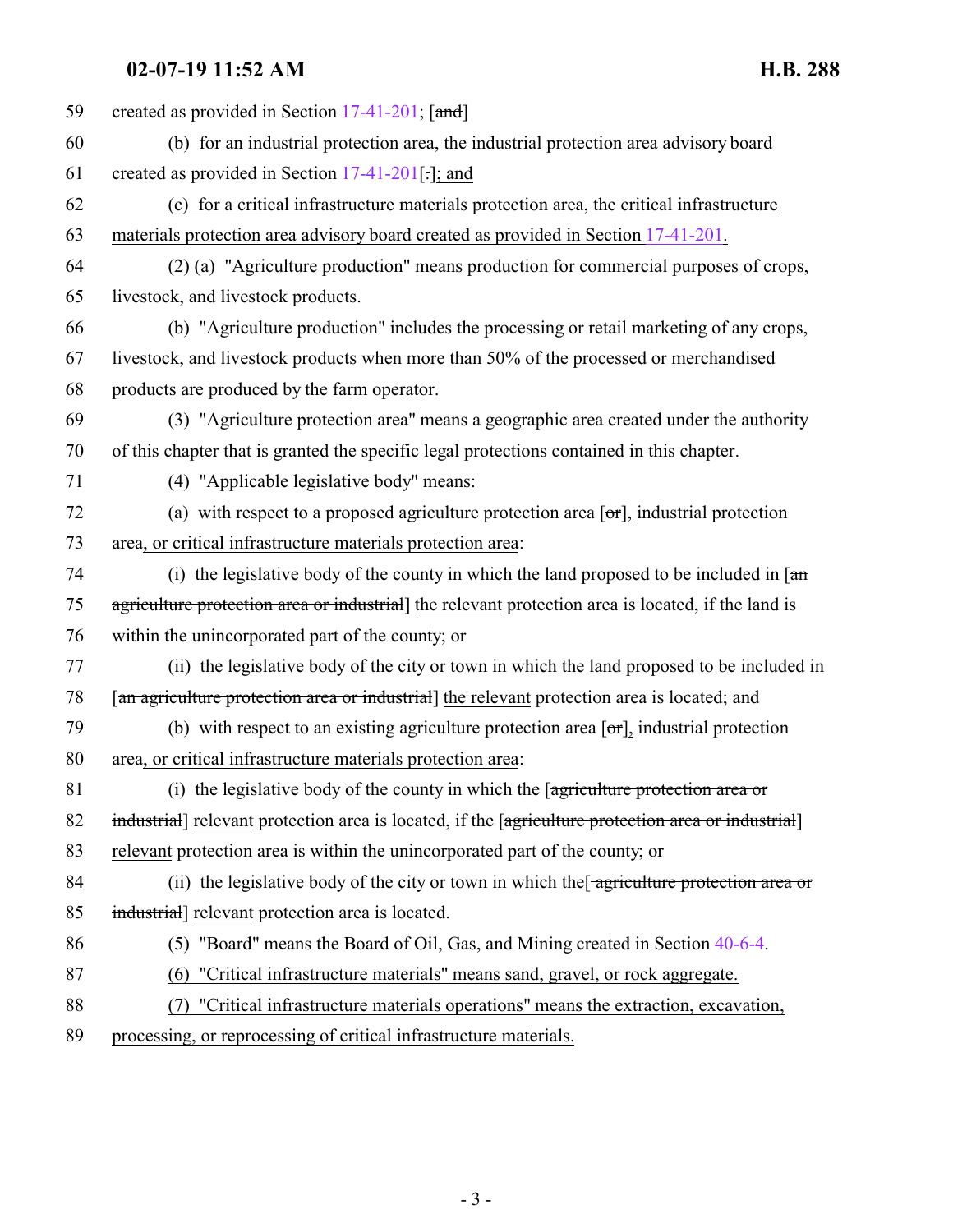| 90  | (8) "Critical infrastructure materials operator" means a natural person, corporation,                |
|-----|------------------------------------------------------------------------------------------------------|
| 91  | association, partnership, receiver, trustee, executor, administrator, guardian, fiduciary, agent, or |
| 92  | other organization or representative, either public or private, including a successor, assign,       |
| 93  | affiliate, subsidiary, and related parent company, that:                                             |
| 94  | (a) owns, controls, or manages a critical infrastructure materials operation; and                    |
| 95  | (b) has produced commercial quantities of critical infrastructure materials from the                 |
| 96  | critical infrastructure materials operations.                                                        |
| 97  | (9) (a) "Critical infrastructure materials protection area" means a geographic area                  |
| 98  | created under the authority of this chapter on or after May 14, 2019, that is granted the specific   |
| 99  | legal protections contained in this chapter.                                                         |
| 100 | (b) "Critical infrastructure materials protection area" does not include a vested critical           |
| 101 | infrastructure materials protection area.                                                            |
| 102 | $[66]$ (10) "Crops, livestock, and livestock products" includes:                                     |
| 103 | (a) land devoted to the raising of useful plants and animals with a reasonable                       |
| 104 | expectation of profit, including:                                                                    |
| 105 | (i) forages and sod crops;                                                                           |
| 106 | (ii) grains and feed crops;                                                                          |
| 107 | (iii) livestock as defined in Section $59-2-102$ ;                                                   |
| 108 | (iv) trees and fruits; or                                                                            |
| 109 | (v) vegetables, nursery, floral, and ornamental stock; or                                            |
| 110 | (b) land devoted to and meeting the requirements and qualifications for payments or                  |
| 111 | other compensation under a crop-land retirement program with an agency of the state or federal       |
| 112 | government.                                                                                          |
| 113 | $[\overline{(+)}]$ (11) "Division" means the Division of Oil, Gas, and Mining created in Section     |
| 114 | $40 - 6 - 15$ .                                                                                      |
| 115 | $[$ (48)] (12) "Industrial protection area" means a geographic area created under the                |
| 116 | authority of this chapter that is granted the specific legal protections contained in this chapter.  |
| 117 | $[\langle 9 \rangle]$ (13) "Mine operator" means a natural person, corporation, association,         |
| 118 | partnership, receiver, trustee, executor, administrator, guardian, fiduciary, agent, or other        |
| 119 | organization or representative, either public or private, including a successor, assign, affiliate,  |
| 120 | subsidiary, and related parent company, that, as of January 1, 2009:                                 |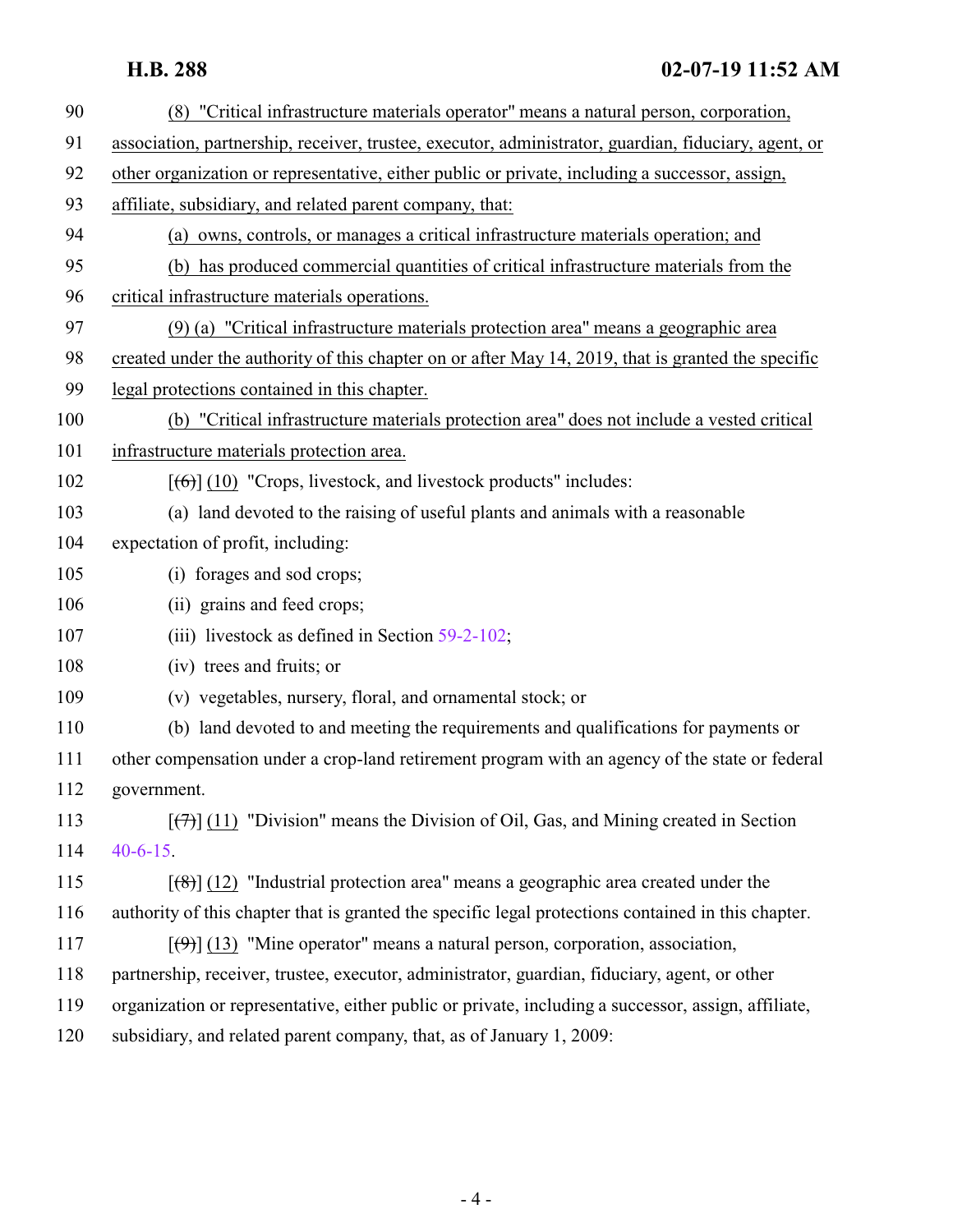| 121 | (a) owns, controls, or manages a mining use under a large mine permit issued by the               |
|-----|---------------------------------------------------------------------------------------------------|
| 122 | division or the board; and                                                                        |
| 123 | (b) has produced commercial quantities of a mineral deposit from the mining use.                  |
| 124 | $[({10})]$ (14) "Mineral deposit" has the same meaning as defined in Section 40-8-4, but          |
| 125 | excludes:                                                                                         |
| 126 | (a) building stone, decorative rock, and landscaping rock; and                                    |
| 127 | (b) consolidated rock that:                                                                       |
| 128 | (i) is not associated with another deposit of minerals;                                           |
| 129 | (ii) is or may be extracted from land; and                                                        |
| 130 | (iii) is put to uses similar to the uses of sand, gravel, and other aggregates.                   |
| 131 | $[$ (14+)] (15) "Mining protection area" means land where a vested mining use occurs,             |
| 132 | including each surface or subsurface land or mineral estate that a mine operator with a vested    |
| 133 | mining use owns or controls.                                                                      |
| 134 | $[(12)] (16)$ "Mining use":                                                                       |
| 135 | (a) means:                                                                                        |
| 136 | (i) the full range of activities, from prospecting and exploration to reclamation and             |
| 137 | closure, associated with the exploitation of a mineral deposit; and                               |
| 138 | (ii) the use of the surface and subsurface and groundwater and surface water of an area           |
| 139 | in connection with the activities described in Subsection $[(12)] (16)(a)(i)$ that have been, are |
| 140 | being, or will be conducted; and                                                                  |
| 141 | (b) includes, whether conducted on-site or off-site:                                              |
| 142 | (i) any sampling, staking, surveying, exploration, or development activity;                       |
| 143 | (ii) any drilling, blasting, excavating, or tunneling;                                            |
| 144 | (iii) the removal, transport, treatment, deposition, and reclamation of overburden,               |
| 145 | development rock, tailings, and other waste material;                                             |
| 146 | (iv) any removal, transportation, extraction, beneficiation, or processing of ore;                |
| 147 | (v) any smelting, refining, autoclaving, or other primary or secondary processing                 |
| 148 | operation;                                                                                        |
| 149 | (vi) the recovery of any mineral left in residue from a previous extraction or processing         |
| 150 | operation;                                                                                        |
| 151 | (vii) a mining activity that is identified in a work plan or permitting document;                 |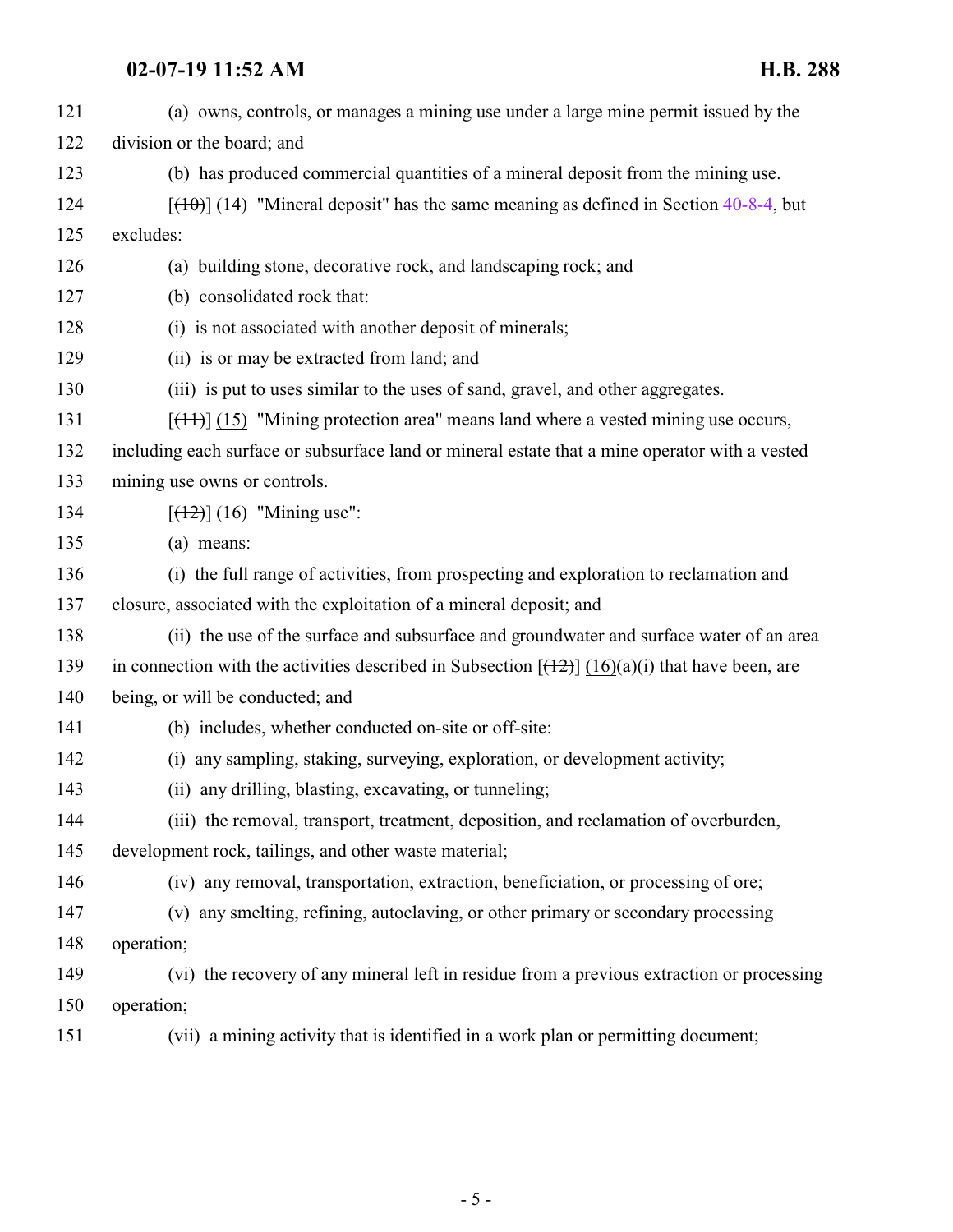| 152 | (viii) the use, operation, maintenance, repair, replacement, or alteration of a building,                   |
|-----|-------------------------------------------------------------------------------------------------------------|
| 153 | structure, facility, equipment, machine, tool, or other material or property that results from or is        |
| 154 | used in a surface or subsurface mining operation or activity;                                               |
| 155 | (ix) any accessory, incidental, or ancillary activity or use, both active and passive,                      |
| 156 | including a utility, private way or road, pipeline, land excavation, working, embankment, pond,             |
| 157 | gravel excavation, mining waste, conveyor, power line, trackage, storage, reserve, passive use              |
| 158 | area, buffer zone, and power production facility;                                                           |
| 159 | (x) the construction of a storage, factory, processing, or maintenance facility; and                        |
| 160 | (xi) any activity described in Subsection $40-8-4(14)(a)$ .                                                 |
| 161 | $[ (13) ] (17)$ (a) "Municipal" means of or relating to a city or town.                                     |
| 162 | (b) "Municipality" means a city or town.                                                                    |
| 163 | $[ (14) ] (18)$ "New land" means:                                                                           |
| 164 | (a) for vested critical infrastructure materials operations, surface or subsurface land that                |
| 165 | a critical infrastructure materials operator gains ownership or control of; or                              |
| 166 | (b) for vested mining use, surface or subsurface land or mineral estate that a mine                         |
| 167 | operator gains ownership or control of, whether [or not] that land or mineral estate is included            |
| 168 | in the mine operator's large mine permit.                                                                   |
| 169 | $[ (15) ]$ (19) "Off-site" has the same meaning as provided in Section 40-8-4.                              |
| 170 | $[ (16) ] (20)$ "On-site" has the same meaning as provided in Section 40-8-4.                               |
| 171 | $[ (17) ]$ (21) "Planning commission" means:                                                                |
| 172 | (a) a countywide planning commission if the land proposed to be included in the                             |
| 173 | agriculture protection area $[\sigma r]$ , industrial protection area, or critical infrastructure materials |
| 174 | protection area is within the unincorporated part of the county and not within a planning                   |
| 175 | advisory area;                                                                                              |
| 176 | (b) a planning advisory area planning commission if the land proposed to be included                        |
| 177 | in the agriculture protection area $[\sigma r]$ , industrial protection area, or critical infrastructure    |
| 178 | materials protection area is within a planning advisory area; or                                            |
| 179 | (c) a planning commission of a city or town if the land proposed to be included in the                      |
| 180 | agriculture protection area $[\sigma r]$ , industrial protection area, or critical infrastructure materials |
| 181 | protection area is within a city or town.                                                                   |
| 182 | $[$ ( $+$ 8)] $(22)$ "Political subdivision" means a county, city, town, school district, local             |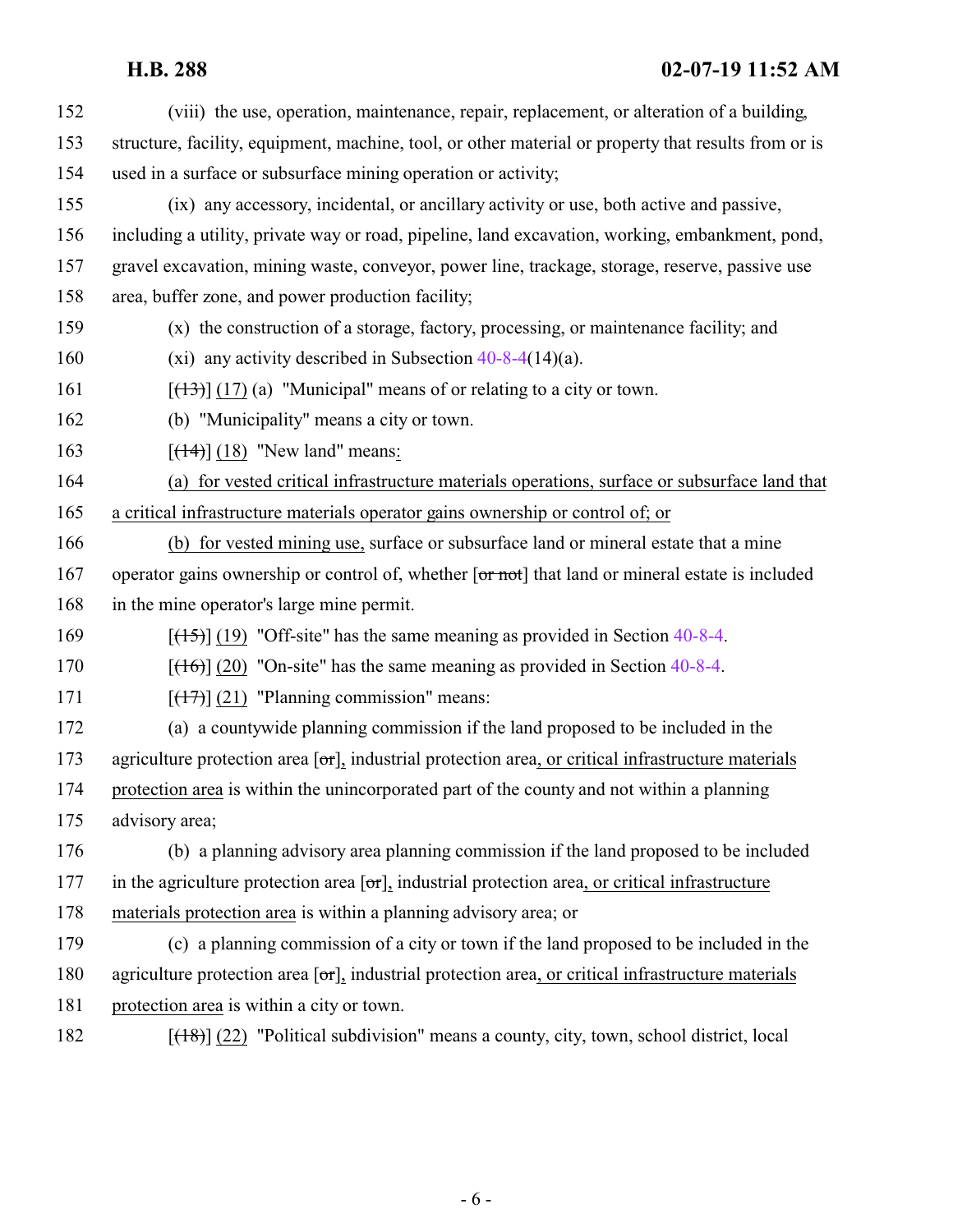<span id="page-6-0"></span>

| 183 | district, or special service district.                                                                         |
|-----|----------------------------------------------------------------------------------------------------------------|
| 184 | $[$ (49)] (23) "Proposal sponsors" means the owners of land in agricultural production                         |
| 185 | $[\sigma_{\text{r}}]$ , industrial use, or critical infrastructure materials operations who are sponsoring the |
| 186 | proposal for creating an agriculture protection area $[\sigma r]$ , industrial protection area $[\sigma$ ,     |
| 187 | respectively], or critical infrastructure materials protection area.                                           |
| 188 | $[20]$ (24) "State agency" means each department, commission, board, council,                                  |
| 189 | agency, institution, officer, corporation, fund, division, office, committee, authority, laboratory,           |
| 190 | library, unit, bureau, panel, or other administrative unit of the state.                                       |
| 191 | $[\frac{(21)}{(25)}]$ "Unincorporated" means not within a city or town.                                        |
| 192 | (26) "Vested critical infrastructure materials operations" means critical infrastructure                       |
| 193 | materials operations:                                                                                          |
| 194 | (a) initiated by a critical infrastructure materials operator on or before January 1, 2016;                    |
| 195 | and                                                                                                            |
| 196 | (b) that existed or was conducted or otherwise engaged in before a political subdivision                       |
| 197 | prohibits, restricts, or otherwise limits the critical infrastructure materials operations.                    |
| 198 | (27) "Vested critical infrastructure materials protection area" means a geographic area                        |
| 199 | where vested critical infrastructure materials operations occurs, including each surface or                    |
| 200 | subsurface land that a critical infrastructure materials operator with a vested critical                       |
| 201 | infrastructure materials operations owns or controls.                                                          |
| 202 | $[\frac{22}{2}]$ (28) "Vested mining use" means a mining use:                                                  |
| 203 | (a) by a mine operator; and                                                                                    |
| 204 | (b) that existed or was conducted or otherwise engaged in before a political subdivision                       |
| 205 | prohibits, restricts, or otherwise limits a mining use.                                                        |
| 206 | Section 2. Section 17-41-201 is amended to read:                                                               |
| 207 | 17-41-201. Protection area advisory board.                                                                     |
| 208 | $(1)$ (a) (i) [Each] A county legislative body shall appoint no more than five members                         |
| 209 | from the county's conservation district board of supervisors to serve as the [Agriculture]                     |
| 210 | Protection Area Advisory Board agriculture protection area advisory board.                                     |
| 211 | (ii) [Each] A county legislative body shall appoint an industrial protection area                              |
| 212 | advisory board.                                                                                                |
| 213 | (iii) Subject to Subsection (1)(b), a county legislative body shall form a critical                            |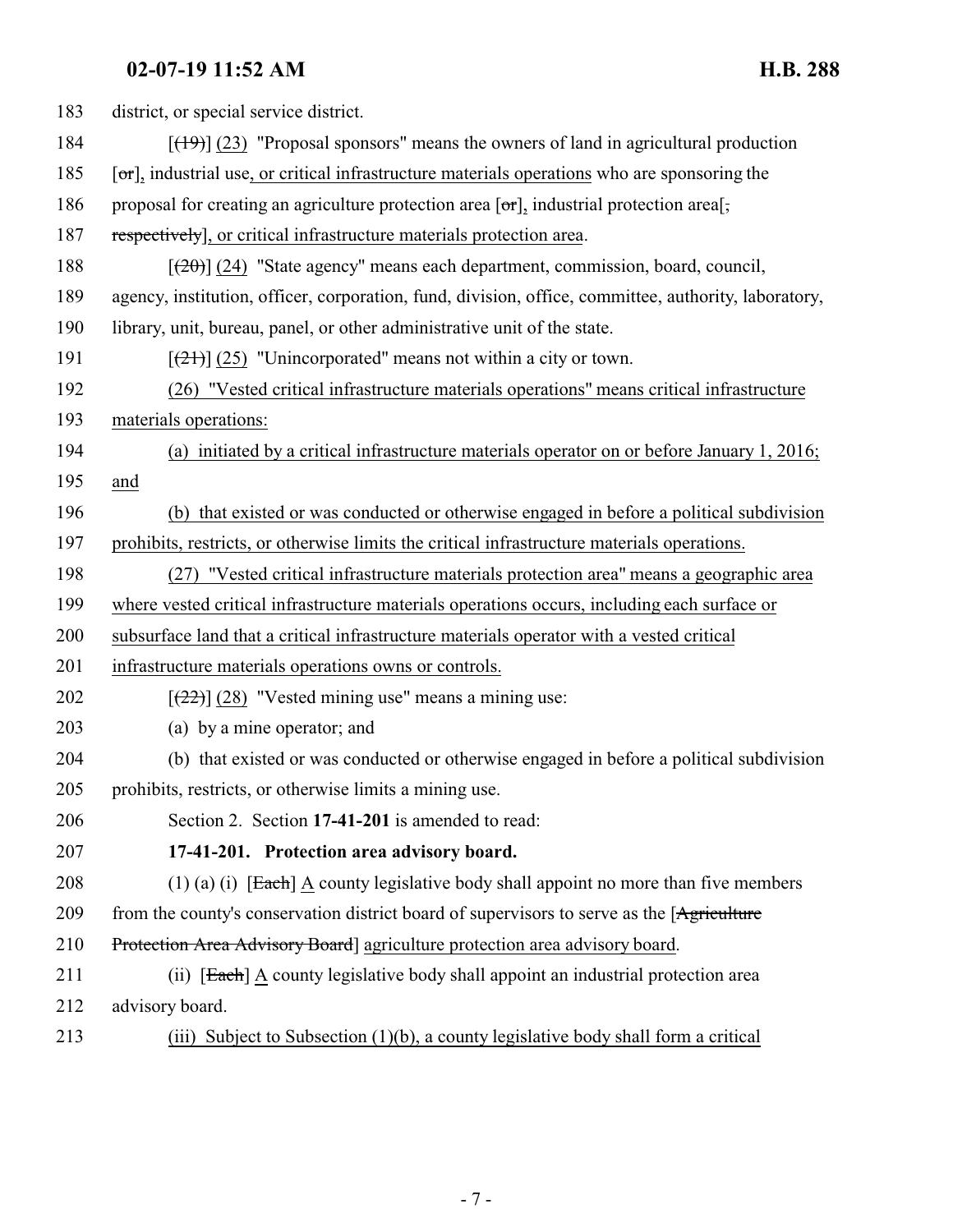| 214 | infrastructure materials protection area advisory board that consists of:                                         |
|-----|-------------------------------------------------------------------------------------------------------------------|
| 215 | (A) the executive director of the Department of Transportation, or the executive                                  |
| 216 | director's designee;                                                                                              |
| 217 | (B) a local government elected official appointed by the county legislative body;                                 |
| 218 | (C) a representative of a local highway authority appointed by the county legislative                             |
| 219 | body;                                                                                                             |
| 220 | (D) a representative of the critical infrastructure materials industry appointed by the                           |
| 221 | county legislative body; and                                                                                      |
| 222 | (E) a representative of the construction industry appointed by the county legislative                             |
| 223 | body.                                                                                                             |
| 224 | (b) A county legislative body may appoint $[\theta]$ an advisory board before or after a                          |
| 225 | proposal to create an agriculture protection area or industrial protection area is filed. A county                |
| 226 | legislative body shall appoint a critical infrastructure materials protection area advisory board                 |
| 227 | only after a proposal to create a critical infrastructure materials protection area is filed.                     |
| 228 | (2) [Each] A member of an advisory board shall serve without salary, but a county                                 |
| 229 | legislative body may reimburse members for expenses incurred in the performance of their                          |
| 230 | duties.                                                                                                           |
| 231 | $(3)$ [Each] An advisory board shall:                                                                             |
| 232 | (a) evaluate proposals for the establishment of $[$ agriculture protection areas or                               |
| 233 | industrial] the relevant protection areas and make recommendations to the applicable                              |
| 234 | legislative body about whether $\lceil \text{or not} \rceil$ the proposal should be accepted;                     |
| 235 | (b) provide expert advice to the planning commission and to the applicable legislative                            |
| 236 | body about:                                                                                                       |
| 237 | (i) the desirability of the proposal;                                                                             |
| 238 | (ii) the nature of agricultural production $\lceil \sigma r \rceil$ , industrial use, or critical infrastructure  |
| 239 | materials operations, as the case may be, within the proposed area;                                               |
| 240 | (iii) the relation of agricultural production $[\sigma \tau]$ , industrial use, or critical infrastructure        |
| 241 | materials operations, as the case may be, in the area to the county as a whole; and                               |
| 242 | (iv) which agriculture production $\lceil \sigma r \rceil$ , industrial use, or critical infrastructure materials |
| 243 | operations, should be allowed within the [agriculture] relevant protection area [or industrial]                   |
| 244 | protection area, respectively]; and                                                                               |
|     |                                                                                                                   |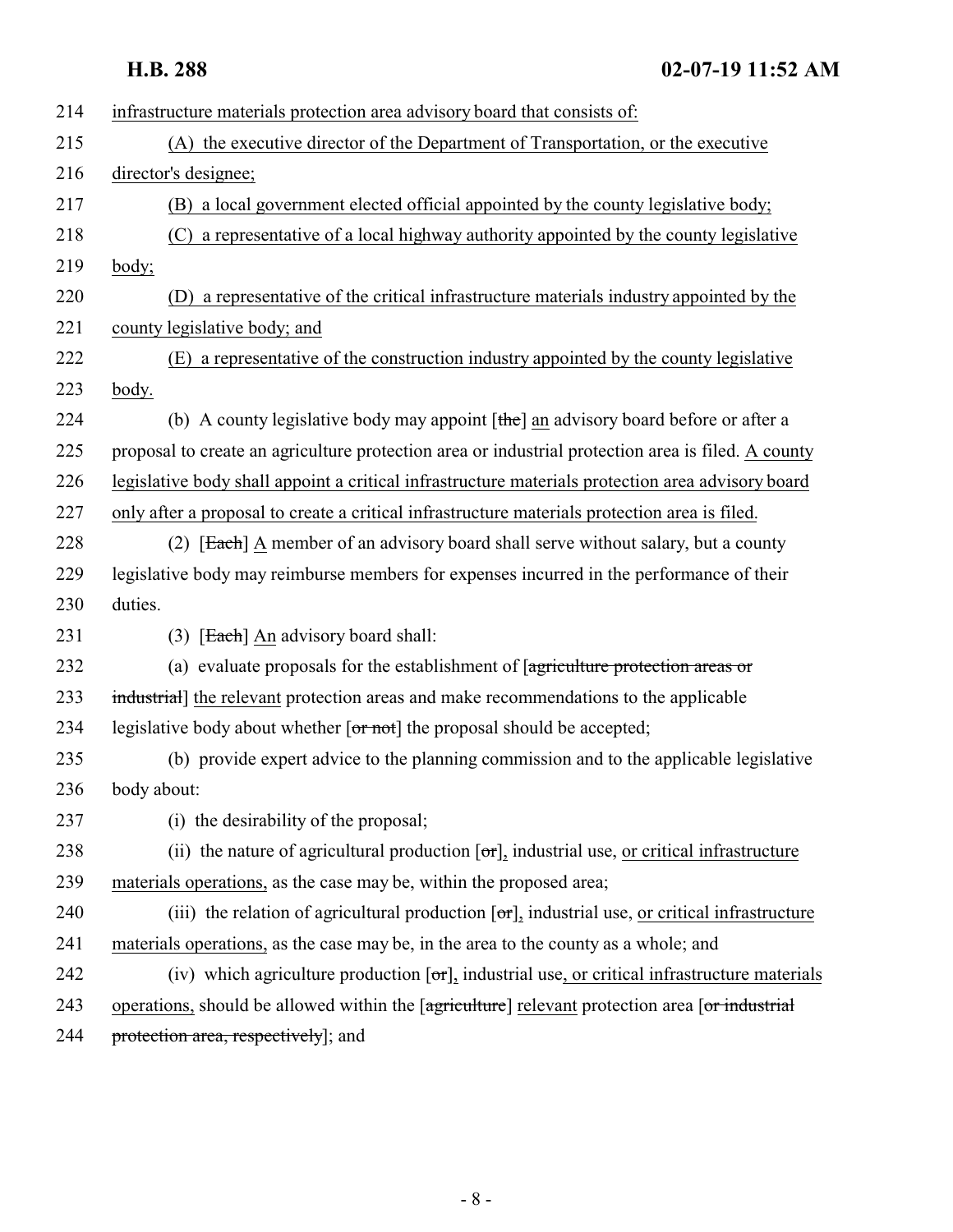<span id="page-8-0"></span>

| 245 | (c) perform $\lceil$ alleg the other duties required by this chapter.                                        |
|-----|--------------------------------------------------------------------------------------------------------------|
| 246 | Section 3. Section 17-41-301 is amended to read:                                                             |
| 247 | 17-41-301. Proposal for creation of a protection area.                                                       |
| 248 | (1) (a) A proposal to create an agriculture protection area $[\sigma r]$ , an industrial protection          |
| 249 | area, or critical infrastructure materials protection area may be filed with:                                |
| 250 | (i) the legislative body of the county in which the area is located, if the area is within                   |
| 251 | the unincorporated part of a county; or                                                                      |
| 252 | (ii) the legislative body of the city or town in which the area is located, if the area is                   |
| 253 | within a city or town.                                                                                       |
| 254 | (b) (i) To be accepted for processing by the applicable legislative body, a proposal                         |
| 255 | under Subsection $(1)(a)$ shall be signed by a majority in number of all owners of real property             |
| 256 | and the owners of a majority of the land area in agricultural production $[\sigma\tau]$ , industrial use, or |
| 257 | critical infrastructure materials operations within the proposed [agriculture protection area or             |
| 258 | industrial] relevant protection area <sup>[</sup> , respectively].                                           |
| 259 | (ii) For purposes of Subsection $(1)(b)(i)$ , the owners of real property shall be                           |
| 260 | determined by the records of the county recorder.                                                            |
| 261 | (2) The proposal shall identify:                                                                             |
| 262 | (a) the boundaries of the land proposed to become part of $[an$ agriculture protection                       |
| 263 | area or industrial] the relevant protection area;                                                            |
| 264 | (b) any limits on the types of agriculture production $[\sigma \tau]$ , industrial use, or critical          |
| 265 | infrastructure materials operations to be allowed within the [agriculture protection area or                 |
| 266 | industrial] relevant protection area <sup>[-</sup> , respectively]; and                                      |
| 267 | (c) for each parcel of land:                                                                                 |
| 268 | (i) the names of the owners of record of the land proposed to be included within the                         |
| 269 | [agriculture protection area or industrial] relevant protection area;                                        |
| 270 | (ii) the tax parcel number or account number identifying each parcel; and                                    |
| 271 | (iii) the number of acres of each parcel.                                                                    |
| 272 | (3) An agriculture protection area $\lceil \sigma r \rceil$ , industrial protection area, or critical        |
| 273 | infrastructure materials protection area may include within its boundaries land used for a                   |
| 274 | roadway, dwelling site, park, or other nonagricultural $[\sigma r]$ use, in the case of an industrial        |
| 275 | protection area, nonindustrial use, or in the case of a critical infrastructure materials protection         |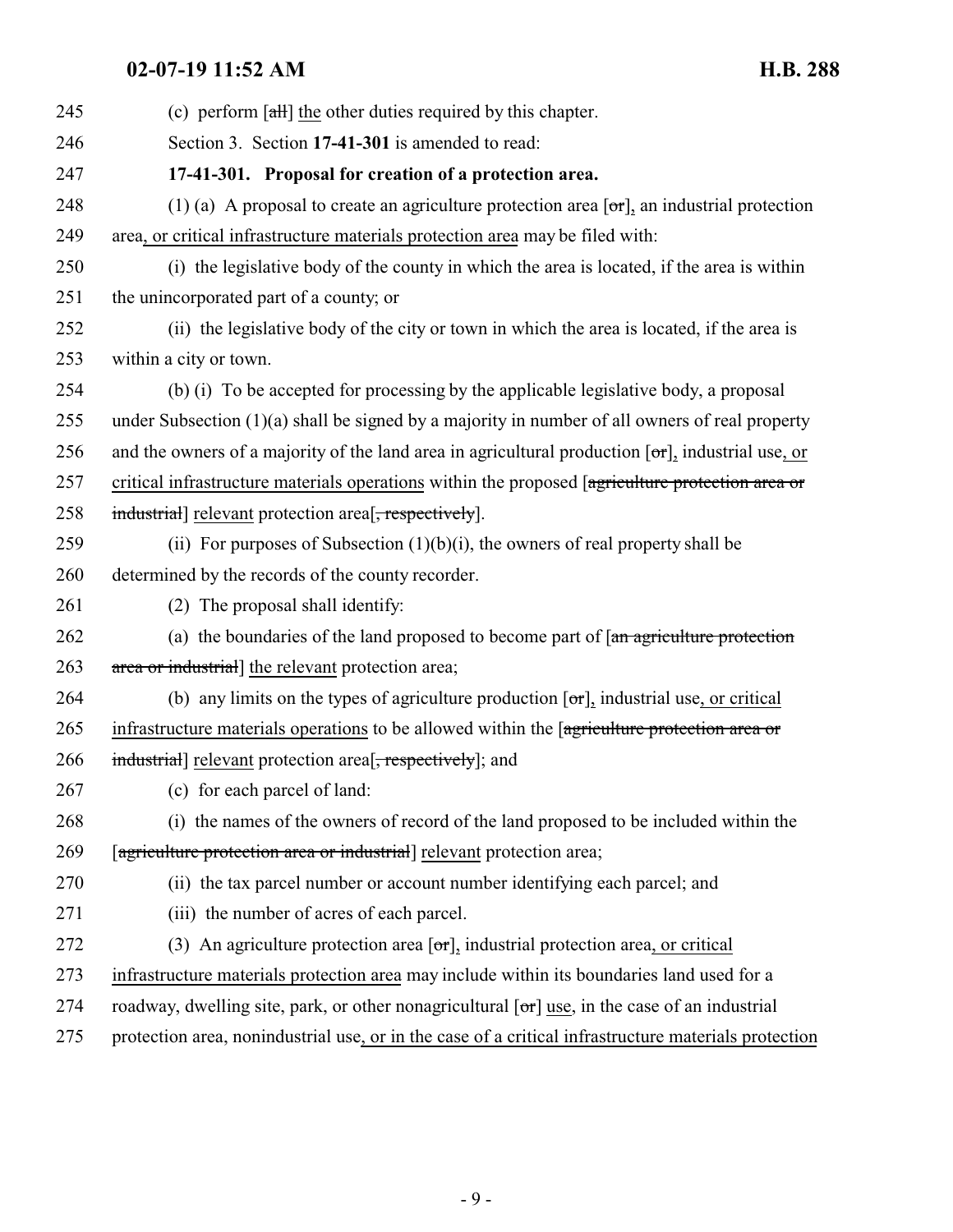<span id="page-9-0"></span> area, use unrelated to critical infrastructure materials operations, if that land constitutes a 277 minority of the total acreage within the [agriculture protection area or industrial] the relevant 278 protection area<sup>[</sup>, respectively]. (4) A county or municipal legislative body may establish: (a) the manner and form for submission of proposals; and (b) reasonable fees for accepting and processing the proposal. 282 (5) **[Each]** A county and municipal legislative body shall establish the minimum 283 number of continuous acres that shall be included in an agriculture protection area  $\lceil \sigma r \rceil$ , industrial protection area, or critical infrastructure materials protection area. Section 4. Section **17-41-302** is amended to read: **17-41-302. Notice of proposal for creation of protection area -- Responses.** 287 (1) [Each] An applicable legislative body shall provide notice of the proposal by: (a) (i) publishing notice: (A) in a newspaper having general circulation within: (I) the same county as the land proposed for inclusion within an agriculture protection 291 area  $\sigma$ , industrial protection area, or critical infrastructure materials protection area, as the case may be, if the land is within the unincorporated part of the county; or (II) the same city or town as the land proposed for inclusion within an agriculture 294 protection area  $\sigma$ , industrial protection area, or critical infrastructure materials protection area, as the case may be, if the land is within a city or town; and (ii) as required in Section [45-1-101](http://le.utah.gov/UtahCode/SectionLookup.jsp?section=45-1-101&session=2019GS); (b) posting notice at five public places, designated by the county or municipal 298 legislative body, within or near the proposed agriculture protection area  $\sigma$ , industrial protection area, or critical infrastructure materials protection area; and (c) mailing written notice to each owner of land within 1,000 feet of the land proposed for inclusion within an agriculture protection area [ $\sigma$ r], industrial protection area, or critical infrastructure materials protection area. (2) The notice shall contain: 304 (a) a statement that a proposal for the creation of an agriculture protection area  $[\sigma r]$ , industrial protection area, or critical infrastructure materials protection area has been filed with the applicable legislative body;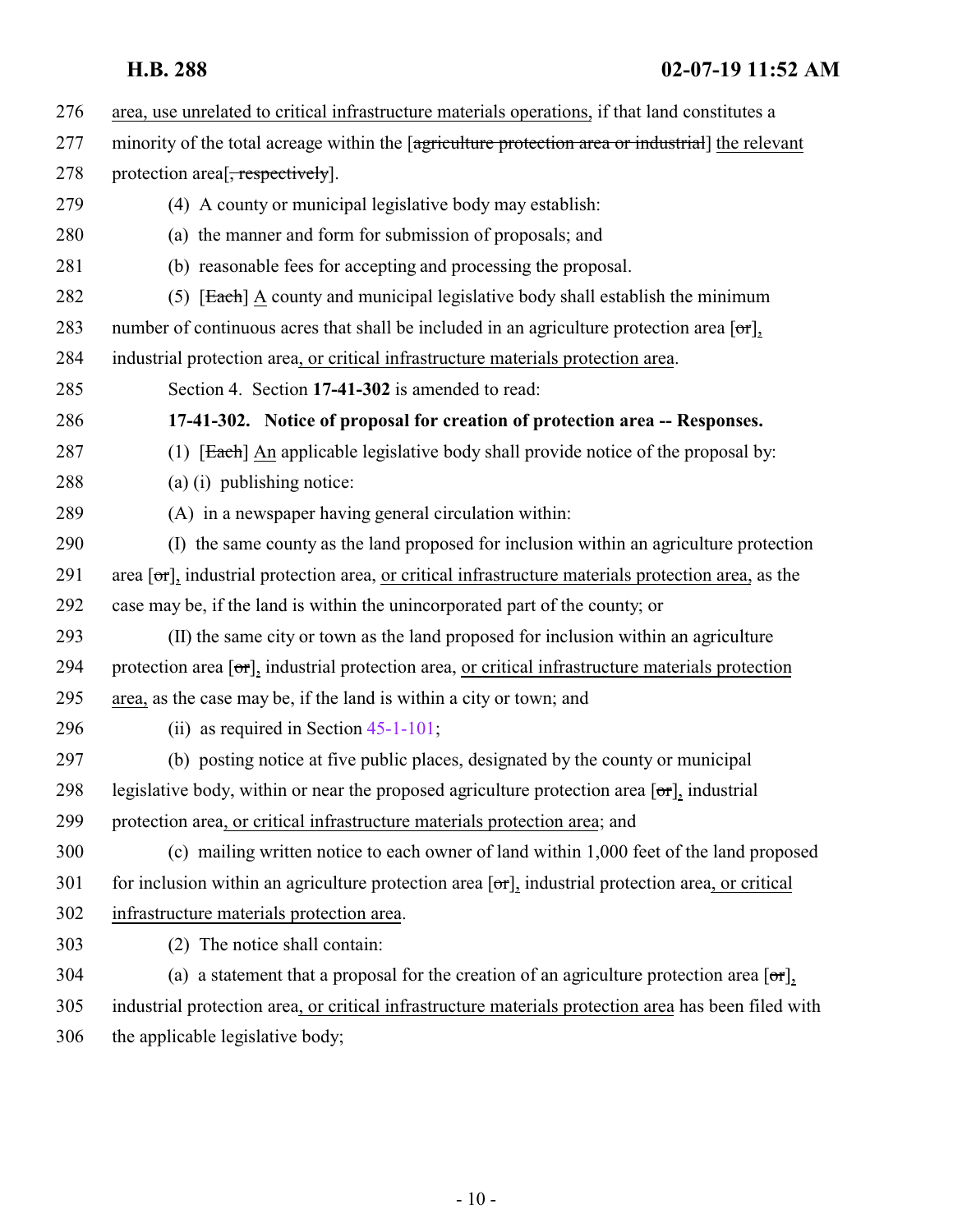<span id="page-10-0"></span>

| 307 | (b) a statement that the proposal will be open to public inspection in the office of the                            |
|-----|---------------------------------------------------------------------------------------------------------------------|
| 308 | applicable legislative body;                                                                                        |
| 309 | (c) a statement that any person $\overline{or \text{ entity}}$ affected by the establishment of the area            |
| 310 | may, within 15 days of the date of the notice, file with the applicable legislative body:                           |
| 311 | (i) written objections to the proposal; or                                                                          |
| 312 | (ii) a written request to modify the proposal to exclude land from or add land to the                               |
| 313 | proposed [agriculture protection area or industrial] protection area [, as the case may be];                        |
| 314 | (d) a statement that the applicable legislative body will submit the proposal to the                                |
| 315 | advisory committee and to the planning commission for review and recommendations;                                   |
| 316 | (e) a statement that the applicable legislative body will hold a public hearing to discuss                          |
| 317 | and hear public comment on:                                                                                         |
| 318 | (i) the proposal to create the agriculture protection area $[\sigma \tau]$ , industrial protection area,            |
| 319 | or critical infrastructure materials protection area;                                                               |
| 320 | (ii) the recommendations of the advisory committee and planning commission; and                                     |
| 321 | (iii) any requests for modification of the proposal and any objections to the proposal;                             |
| 322 | and                                                                                                                 |
| 323 | (f) a statement indicating the date, time, and place of the public hearing.                                         |
| 324 | (3) (a) $[Amy]$ A person wishing to modify the proposal for the creation of the                                     |
| 325 | agriculture protection area $[\sigma r]$ , industrial protection area, or critical infrastructure materials         |
| 326 | protection area shall, within 15 days after the date of the notice, file a written request for                      |
| 327 | modification of the proposal, which identifies specifically the land that should be added to or                     |
| 328 | removed from the proposal.                                                                                          |
| 329 | (b) $[Any] \triangle$ person wishing to object to the proposal for the creation of the agriculture                  |
| 330 | protection area $[\sigma_{\text{r}}]$ , industrial protection area, or critical infrastructure materials protection |
| 331 | area shall, within 15 days after the date of the notice, file a written objection to the creation of                |
| 332 | the [agriculture protection area or industrial] relevant protection area.                                           |
| 333 | Section 5. Section 17-41-303 is amended to read:                                                                    |
| 334 | 17-41-303. Review of proposal for creation of protection area.                                                      |
| 335 | (1) After 15 days from the date of the notice, the applicable legislative body shall refer                          |
| 336 | the proposal and any objections and proposed modifications to the proposal to the advisory                          |
| 337 | committee and planning commission for their review, comments, and recommendations.                                  |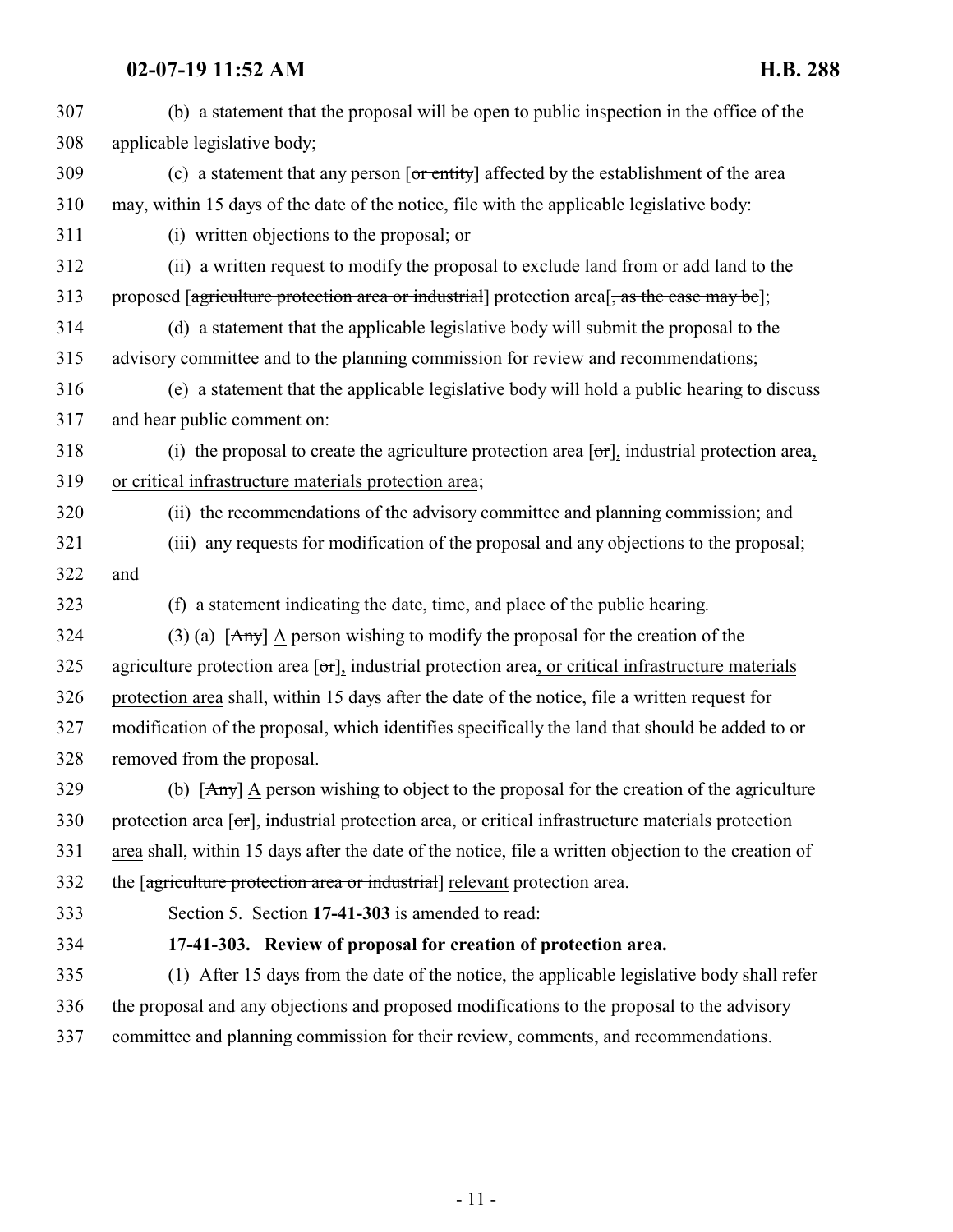<span id="page-11-0"></span>

| 338 | (2) (a) Within 45 days after receipt of the proposal, the planning commission shall                         |
|-----|-------------------------------------------------------------------------------------------------------------|
| 339 | submit a written report to the applicable legislative body that:                                            |
| 340 | (i) analyzes and evaluates the effect of the creation of the proposed area on the                           |
| 341 | planning policies and objectives of the county or municipality, as the case may be;                         |
| 342 | (ii) analyzes and evaluates the proposal by applying the criteria contained in Section                      |
| 343 | $17-41-305$ ;                                                                                               |
| 344 | (iii) recommends any modifications to the land to be included in the proposed                               |
| 345 | agriculture protection area $[\sigma r]$ , industrial protection area, or critical infrastructure materials |
| 346 | protection area;                                                                                            |
| 347 | (iv) analyzes and evaluates any objections to the proposal; and                                             |
| 348 | (v) includes a recommendation to the applicable legislative body either to accept,                          |
| 349 | accept and modify, or reject the proposal.                                                                  |
| 350 | (b) Within 45 days after receipt of the proposal, the advisory board shall submit a                         |
| 351 | written report to the applicable legislative body that:                                                     |
| 352 | (i) recommends any modifications to the land to be included in the proposed                                 |
| 353 | agriculture protection area $[\sigma r]$ , industrial protection area, or critical infrastructure materials |
| 354 | protection area;                                                                                            |
| 355 | (ii) analyzes and evaluates the proposal by applying the criteria contained in Section                      |
| 356 | $17-41-305$ ;                                                                                               |
| 357 | (iii) analyzes and evaluates any objections to the proposal; and                                            |
| 358 | (iv) includes a recommendation to the applicable legislative body either to accept,                         |
| 359 | accept and modify, or reject the proposal.                                                                  |
| 360 | (c) The applicable legislative body shall consider a failure of the planning commission                     |
| 361 | or advisory committee to submit a written report within the 45 days under Subsection (2)(a) or              |
| 362 | (b) as a recommendation of that committee to approve the proposal as submitted.                             |
| 363 | Section 6. Section 17-41-304 is amended to read:                                                            |
| 364 | 17-41-304. Public hearing -- Review and action on proposal.                                                 |
| 365 | (1) After receipt of the written reports from the advisory committee and planning                           |
| 366 | commission, or after the 45 days have expired, whichever is earlier, the county or municipal                |
| 367 | legislative body shall:                                                                                     |
| 368 | (a) schedule a public hearing;                                                                              |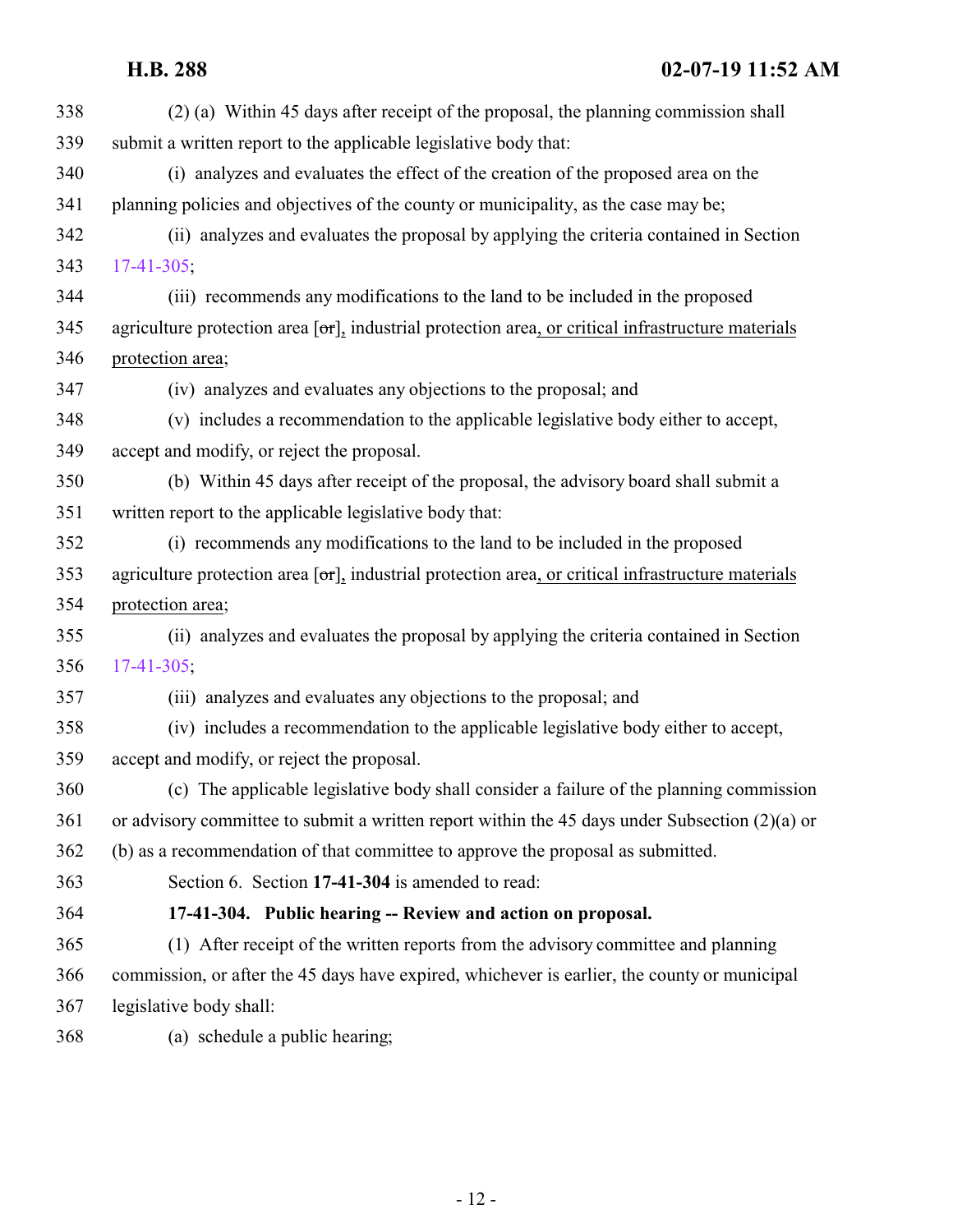| 369 | (b) provide notice of the public hearing by:                                                                    |
|-----|-----------------------------------------------------------------------------------------------------------------|
| 370 | (i) publishing notice:                                                                                          |
| 371 | (A) in a newspaper having general circulation within:                                                           |
| 372 | (I) the same county as the land proposed for inclusion within the agriculture protection                        |
| 373 | area $[\sigma\tau]$ , industrial protection area, or critical infrastructure materials protection area, if the  |
| 374 | land is within the unincorporated part of the county; or                                                        |
| 375 | (II) the same city or town as the land proposed for inclusion within an agriculture                             |
| 376 | protection area $[\sigma_{\tau}]$ , industrial protection area, or critical infrastructure materials protection |
| 377 | area, if the land is within a city or town; and                                                                 |
| 378 | (B) on the Utah Public Notice Website created in Section 63F-1-701;                                             |
| 379 | (ii) posting notice at five public places, designated by the applicable legislative body,                       |
| 380 | within or near the proposed agriculture protection area $[\sigma r]_2$ industrial protection area, or           |
| 381 | critical infrastructure materials protection area; and                                                          |
| 382 | (iii) mailing written notice to each owner of land within 1,000 feet of the land proposed                       |
| 383 | for inclusion within an agriculture protection area $[\sigma r]_2$ industrial protection area, or critical      |
| 384 | infrastructure materials protection area; and                                                                   |
| 385 | (c) ensure that the notice includes:                                                                            |
| 386 | (i) the time, date, and place of the public hearing on the proposal;                                            |
| 387 | (ii) a description of the proposed agriculture protection area $[\sigma_{\text{L}}]$ industrial protection      |
| 388 | area, or critical infrastructure materials protection area;                                                     |
| 389 | (iii) any proposed modifications to the proposed agriculture protection area $[\sigma \tau]$ ,                  |
| 390 | industrial protection area, or critical infrastructure materials protection area;                               |
| 391 | (iv) a summary of the recommendations of the advisory committee and planning                                    |
| 392 | commission; and                                                                                                 |
| 393 | (v) a statement that interested persons may appear at the public hearing and speak in                           |
| 394 | favor of or against the proposal, any proposed modifications to the proposal, or the                            |
| 395 | recommendations of the advisory committee and planning commission.                                              |
| 396 | (2) The applicable legislative body shall:                                                                      |
| 397 | (a) convene the public hearing at the time, date, and place specified in the notice; and                        |
| 398 | (b) take [verbal] oral or written testimony from interested persons.                                            |
| 399 | (3) (a) Within 120 days of the submission of the proposal, the applicable legislative                           |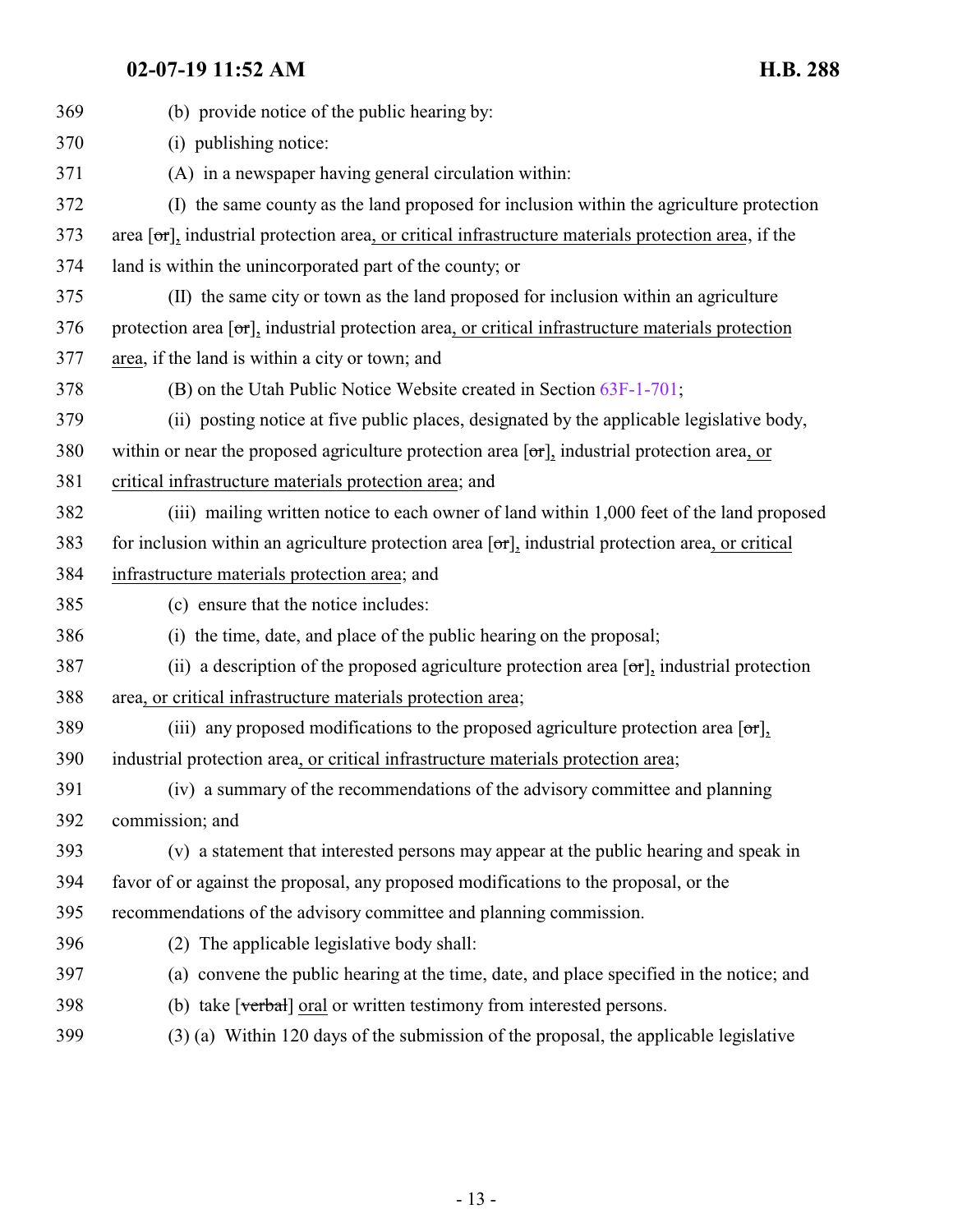- body shall approve, modify and approve, or reject the proposal.
- 401 (b) The creation of an agriculture protection area  $\sigma$ , industrial protection area, or critical infrastructure materials protection area is effective at the earlier of:
- (i) the applicable legislative body's approval of a proposal or modified proposal; or
- (ii) 120 days after submission of a proposal complying with Subsection [17-41-301](#page-8-0)(2) if the applicable legislative body has failed to approve or reject the proposal within that time.
- 406 (4) (a)  $[\text{In order to}]$  To give constructive notice of the existence of the agriculture 407 protection area  $\sigma$ , industrial protection area, or critical infrastructure materials protection area to all persons who have, may acquire, or may seek to acquire an interest in land in or 409 adjacent to the [agriculture protection area or industrial] relevant protection area[,
- 410 respectively, within 10 days of the creation of  $\left[\right]$  and agriculture protection area or industrial the
- relevant protection area, the applicable legislative body shall file an executed document
- 412 containing a legal description of the *[agriculture protection area or industrial]* relevant
- 413 protection area<sup>[</sup>, as the case may be,] with:
- 
- (i) the county recorder of deeds; and
- (ii) the affected planning commission.
- 416 (b) If the legal description of the property to be included in the [agriculture protection 417 area or industrial relevant protection area is available through the county recorder's office, the applicable legislative body shall use that legal description in its executed document required in Subsection (4)(a).
- 
- (5) Within 10 days of the recording of the agriculture protection area, the applicable legislative body shall:
- (a) send written notification to the commissioner of agriculture and food that the agriculture protection area has been created; and
- (b) include in the notification:
- (i) the number of landowners owning land within the agriculture protection area;
- (ii) the total acreage of the area;
- (iii) the date of approval of the area; and
- (iv) the date of recording.
- (6) The applicable legislative body's failure to record the notice required under
- Subsection (4) or to send the written notification under Subsection (5) does not invalidate the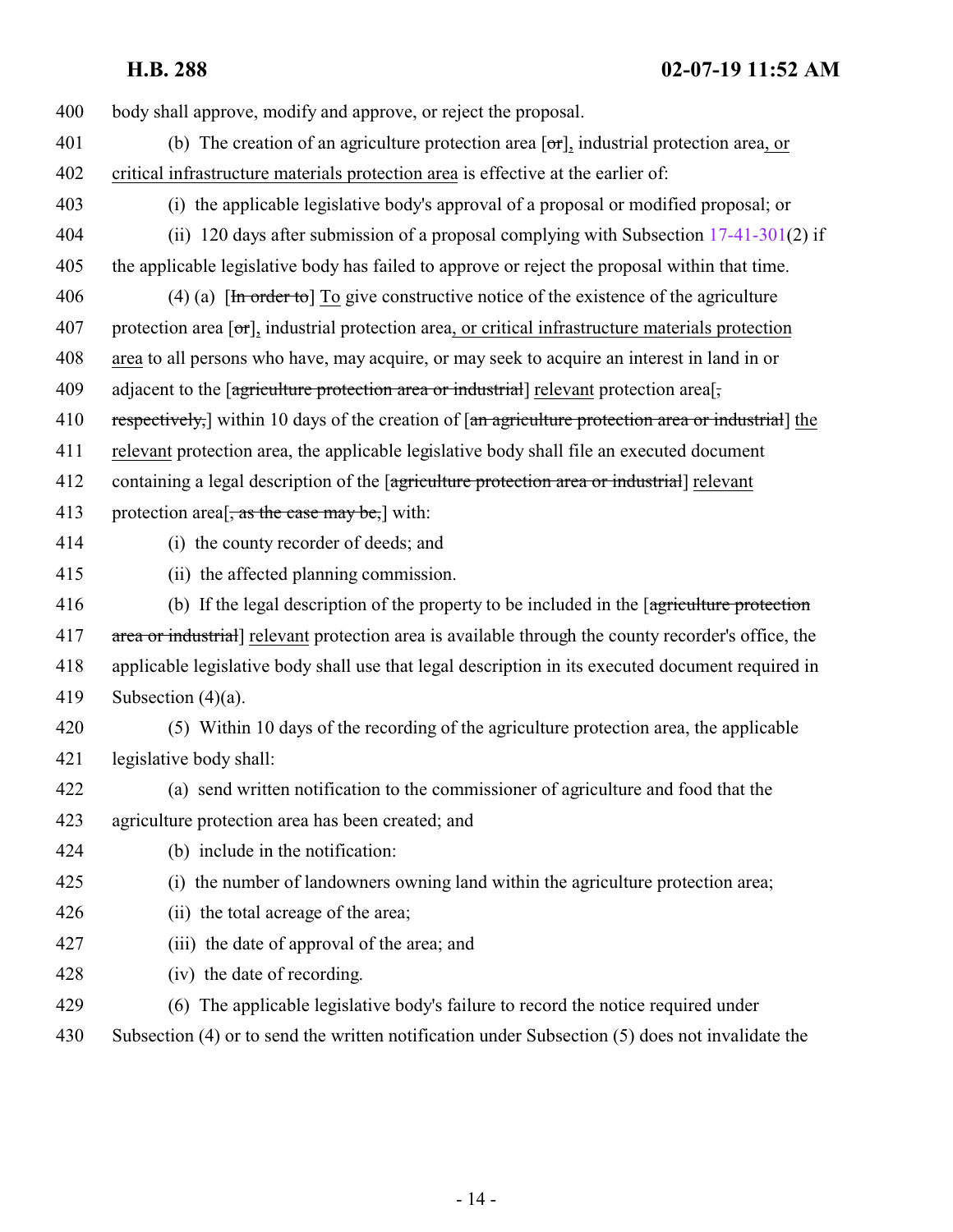<span id="page-14-1"></span><span id="page-14-0"></span>

| 431 | creation of an agriculture protection area.                                                         |
|-----|-----------------------------------------------------------------------------------------------------|
| 432 | (7) The applicable legislative body may consider the cost of recording notice under                 |
| 433 | Subsection (4) and the cost of sending notification under Subsection (5) in establishing a fee      |
| 434 | under Subsection $17-41-301(4)(b)$ .                                                                |
| 435 | Section 7. Section 17-41-305 is amended to read:                                                    |
| 436 | 17-41-305. Criteria to be applied in evaluating a proposal for the creation of a                    |
| 437 | protection area.                                                                                    |
| 438 | In evaluating a proposal and in determining whether or not to create or recommend the               |
| 439 | creation of an agriculture protection area $[\sigma r]$ , industrial protection area, or critical   |
| 440 | infrastructure materials protection area, the advisory committee, planning commission, and          |
| 441 | applicable legislative body shall apply the following criteria:                                     |
| 442 | (1) whether or not the land is currently being used for agriculture production $[or for$            |
| 443 | $\pi$ ], industrial use, or critical infrastructure materials operations, as the case may be;       |
| 444 | (2) whether or not the land is zoned for agriculture use $[\sigma r]$ , industrial use, or critical |
| 445 | infrastructure materials operations, as the case may be;                                            |
| 446 | (3) whether or not the land is viable for agriculture production $[\sigma r]_2$ industrial use, or  |
| 447 | critical infrastructure materials operations, as the case may be;                                   |
| 448 | (4) the extent and nature of existing or proposed farm improvements $[\sigma r]_1$ , the extent     |
| 449 | and nature of existing or proposed improvements to or expansion of the industrial use, or the       |
| 450 | extent and nature of existing or proposed improvements to or expansion of critical                  |
| 451 | infrastructure materials operations, as the case may be; and                                        |
| 452 | (5) (a) in the case of an agriculture protection area, anticipated trends in agricultural           |
| 453 | and technological conditions; $[\sigma r]$                                                          |
| 454 | (b) in the case of an industrial protection area, anticipated trends in technological               |
| 455 | conditions applicable to the industrial use of the land in question[.]; or                          |
| 456 | (c) in the case of a critical infrastructure materials protection area, anticipated trends in       |
| 457 | technological conditions applicable to the critical infrastructure materials operations of the land |
| 458 | in question.                                                                                        |
| 459 | Section 8. Section 17-41-306 is amended to read:                                                    |
| 460 | 17-41-306. Adding land to or removing land from a protection area -- Removing                       |
| 461 | land from a mining protection area or vested critical infrastructure materials protection           |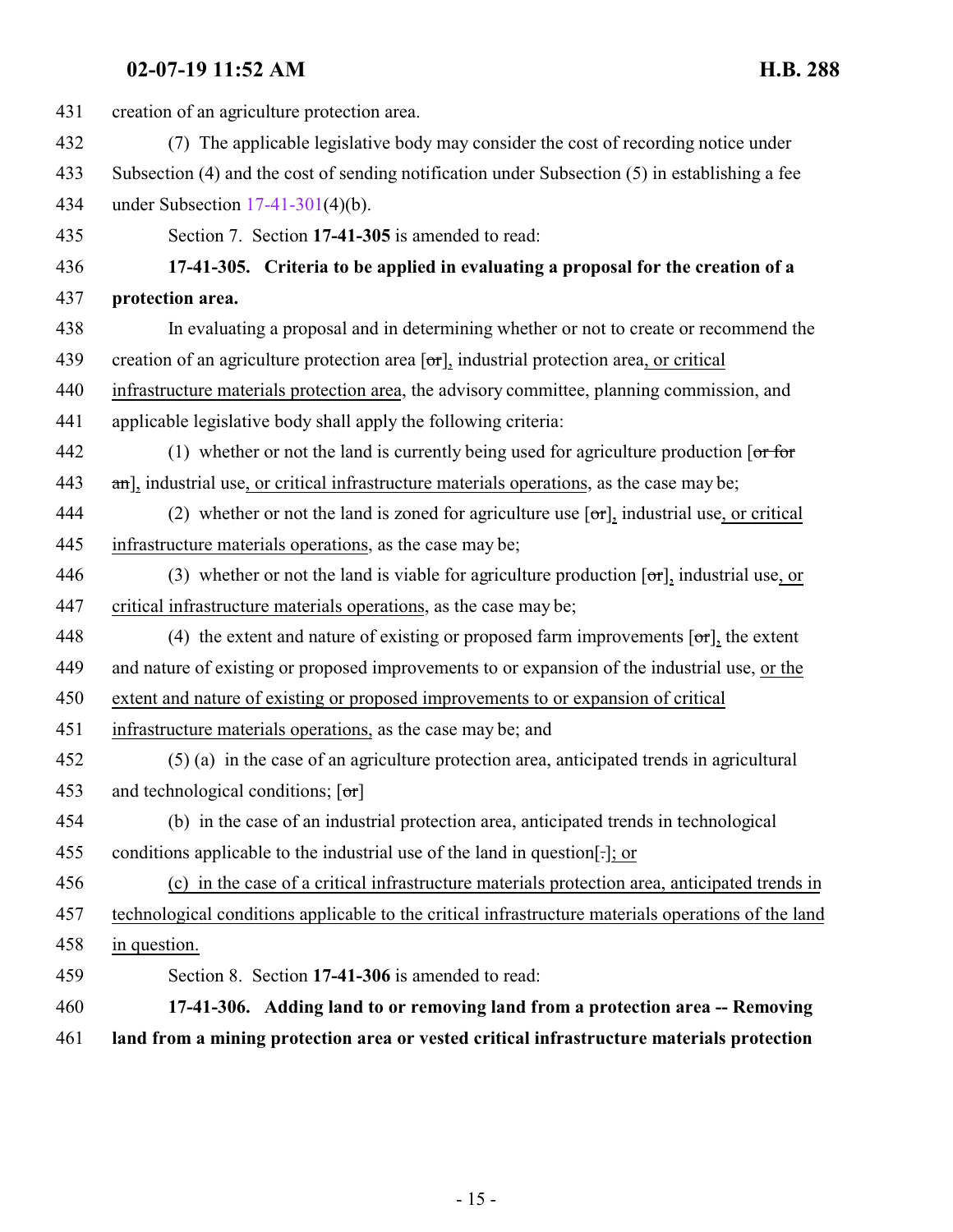| 462 | area.                                                                                                                               |
|-----|-------------------------------------------------------------------------------------------------------------------------------------|
| 463 | (1) (a) Any owner may add land to an existing agriculture protection area $\lceil \text{or} \rceil$ ,                               |
| 464 | industrial protection area, or critical infrastructure materials protection area, as the case may be,                               |
| 465 | by:                                                                                                                                 |
| 466 | (i) filing a proposal with:                                                                                                         |
| 467 | (A) the county legislative body, if the [agriculture protection area or industrial] relevant                                        |
| 468 | protection area and the land to be added are within the unincorporated part of the county; or                                       |
| 469 | (B) the municipal legislative body, if the [agriculture protection area or industrial]                                              |
| 470 | relevant protection area and the land to be added are within a city or town; and                                                    |
| 471 | (ii) obtaining the approval of the applicable legislative body for the addition of the land                                         |
| 472 | to the relevant protection area.                                                                                                    |
| 473 | (b) The applicable legislative body shall:                                                                                          |
| 474 | (i) comply with the provisions for creating an agriculture protection area $[\sigma r]$ , industrial                                |
| 475 | protection area, or critical infrastructure materials protection area, as the case may be, in                                       |
| 476 | determining whether [or not] to accept the proposal[-]; and                                                                         |
| 477 | (ii) request a copy of the applicable Division of Air Quality approval order.                                                       |
| 478 | (c) The applicable legislative body may deny the expansion if it is contrary to the                                                 |
| 479 | Division of Air Quality's approval order.                                                                                           |
| 480 | (2) (a) $[Any]$ An owner of land within an agriculture protection area $[or]$ , industrial                                          |
| 481 | protection area, or critical infrastructure materials protection area may remove any or all of the                                  |
| 482 | land from the [agriculture protection area or industrial] relevant protection area, [respectively,]                                 |
| 483 | by filing a petition for removal with the applicable legislative body.                                                              |
| 484 | (b) (i) The applicable legislative body:                                                                                            |
| 485 | $(A)$ shall:                                                                                                                        |
| 486 | (I) grant the petition for removal of land from $\frac{1}{2}$ and $\frac{1}{2}$ are protection area or                              |
| 487 | industrial] the relevant protection area, [as the case may be,] even if removal of the land would                                   |
| 488 | result in an agriculture protection area [or], industrial protection area, or critical infrastructure                               |
| 489 | materials protection area of less than the number of acres established by the applicable                                            |
| 490 | legislative body as the minimum under Section 17-41-301; and                                                                        |
| 491 | (II) $\left[\frac{\text{in order}}{\text{in order}}\right]$ to give constructive notice of the removal to all persons who have, may |
| 492 | acquire, or may seek to acquire an interest in land in or adjacent to the agriculture protection                                    |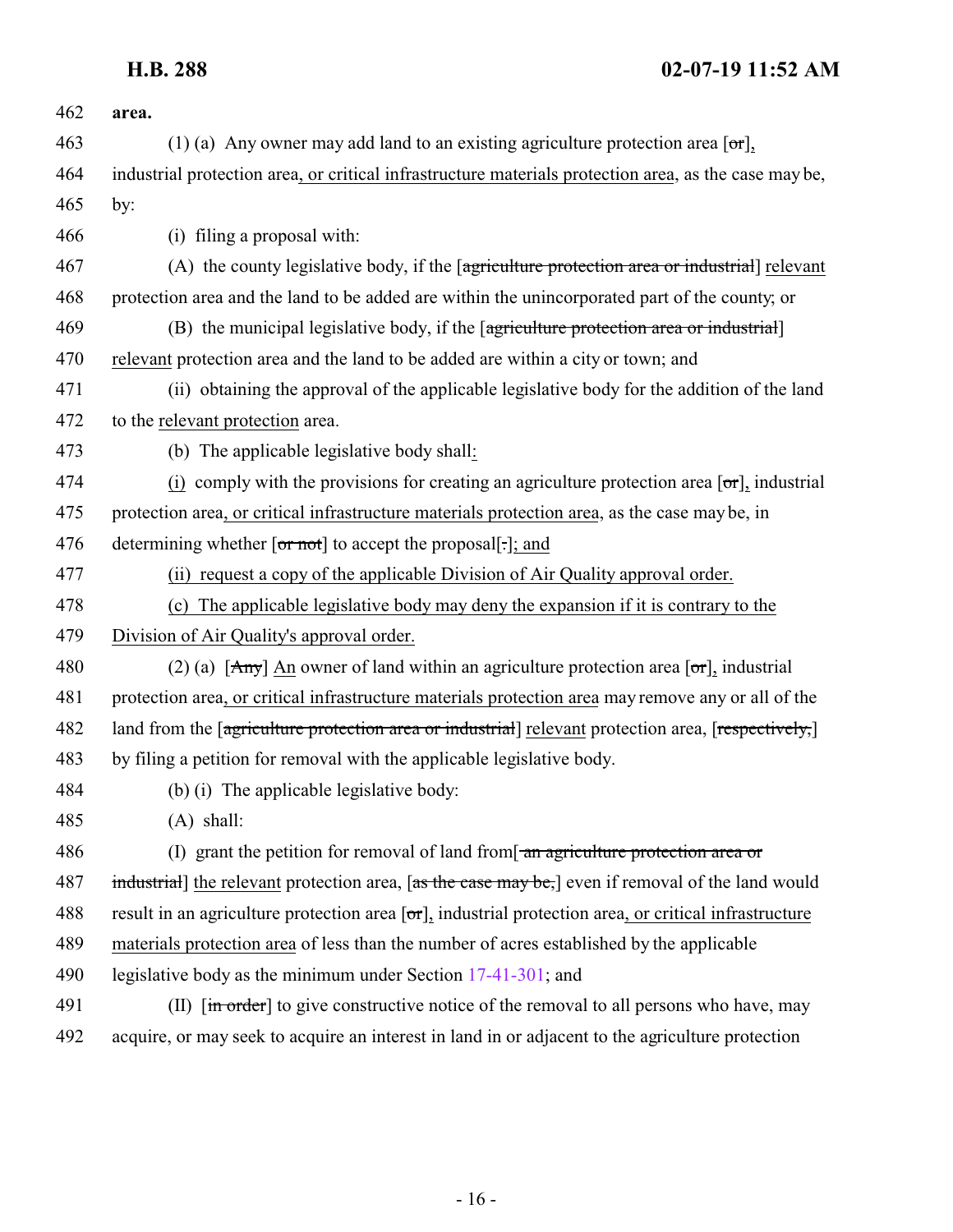| 493 | area $\lceil \sigma r \rceil$ , industrial protection area, or critical infrastructure materials protection area and the         |
|-----|----------------------------------------------------------------------------------------------------------------------------------|
| 494 | land removed from the [agriculture protection area or industrial] relevant protection area, file a                               |
| 495 | legal description of the revised boundaries of the [agriculture protection area or industrial]                                   |
| 496 | relevant protection area with the county recorder of deeds and the affected planning                                             |
| 497 | commission; and                                                                                                                  |
| 498 | (B) may not charge a fee in connection with a petition to remove land from an                                                    |
| 499 | agriculture protection area $[\sigma r]$ , an industrial protection area, or critical infrastructure materials                   |
| 500 | protection area.                                                                                                                 |
| 501 | (ii) The remaining land in the agriculture protection area $[\sigma \tau]$ , industrial protection                               |
| 502 | area, or critical infrastructure materials protection area is still an agriculture protection area                               |
| 503 | $[\sigma_{\text{r}}]$ , industrial protection area <sup>[</sup> , respectively], or critical infrastructure materials protection |
| 504 | area.                                                                                                                            |
| 505 | (3) (a) If a municipality annexes any land that is part of an agriculture protection area                                        |
| 506 | $[\sigma_{\tau}]$ , industrial protection area, or critical infrastructure materials protection area located in the              |
| 507 | unincorporated part of the county, the county legislative body shall, within 30 days after the                                   |
| 508 | land is annexed, review the feasibility of that land remaining in the [agriculture protection area                               |
| 509 | or industrial] relevant protection area according to the procedures and requirements of Section                                  |
| 510 | 17-41-307.                                                                                                                       |
| 511 | (b) The county legislative body shall remove the annexed land from the [agriculture                                              |
| 512 | protection area or industrial] relevant protection area[, as the case may be,] if:                                               |
| 513 | (i) the county legislative body concludes, after the review under Section $17-41-307$ ,                                          |
| 514 | that removal is appropriate; and                                                                                                 |
| 515 | (ii) the owners of all the annexed land that is within the [agriculture protection area or                                       |
| 516 | industrial] relevant protection area consent in writing to the removal.                                                          |
| 517 | (c) Removal of land from an agriculture protection area $[\sigma r]_2$ industrial protection area,                               |
| 518 | or critical infrastructure materials protection area under this Subsection (3) does not affect                                   |
| 519 | whether that land may be:                                                                                                        |
| 520 | (i) included in a proposal under Section $17-41-301$ to create an agriculture protection                                         |
| 521 | area $[\sigma\tau]$ , industrial protection area, or critical infrastructure materials protection area within                    |
| 522 | the municipality; or                                                                                                             |
| 523 | (ii) added to an existing agriculture protection area $[\sigma r]$ , industrial protection area, or                              |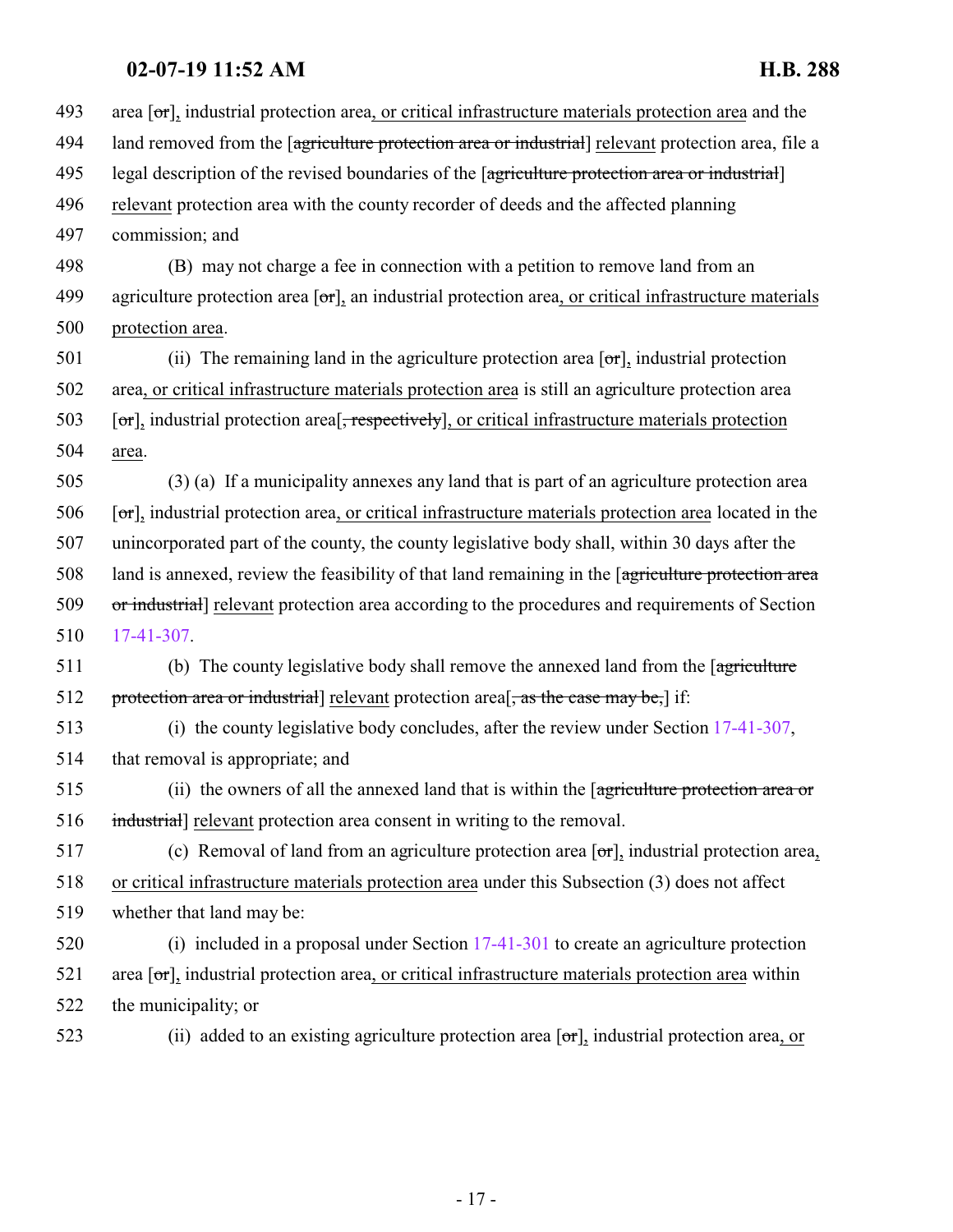<span id="page-17-0"></span>

| 524 | critical infrastructure materials protection area within the municipality under Subsection (1).                           |
|-----|---------------------------------------------------------------------------------------------------------------------------|
| 525 | (4) A mine operator that owns or controls land within a mining protection area may                                        |
| 526 | remove any or all of the land from the mining protection area by filing a notice of removal with                          |
| 527 | the legislative body of the county in which the land is located.                                                          |
| 528 | (5) A critical infrastructure materials operator that owns or controls land within a                                      |
| 529 | vested critical infrastructure materials protection area may remove any or all of the land from                           |
| 530 | the vested critical infrastructure materials protection area by filing a notice of removal with the                       |
| 531 | applicable legislative body in which the land is located.                                                                 |
| 532 | Section 9. Section 17-41-307 is amended to read:                                                                          |
| 533 | 17-41-307. Review of protection areas.                                                                                    |
| 534 | (1) In the 20th calendar year after its creation under this part, $[each]$ an agriculture                                 |
| 535 | protection area $[\sigma\tau]$ , industrial protection area, or critical infrastructure materials protection              |
| 536 | area, as the case may be, shall be reviewed, under the provisions of this section, by:                                    |
| 537 | (a) the county legislative body, if the [agriculture protection area or industrial] relevant                              |
| 538 | protection area is within the unincorporated part of the county; or                                                       |
| 539 | (b) the municipal legislative body, if the [agriculture protection area or industrial]                                    |
| 540 | relevant protection area is within the municipality.                                                                      |
| 541 | $(2)$ (a) In the 20th year, the applicable legislative body may:                                                          |
| 542 | (i) request the planning commission and advisory board to submit recommendations                                          |
| 543 | about whether the agriculture protection area $[\sigma r]$ , industrial protection area, or critical                      |
| 544 | infrastructure materials protection area, as the case may be, should be continued, modified, or                           |
| 545 | terminated;                                                                                                               |
| 546 | (ii) at least 120 days before the end of the calendar year, hold a public hearing to                                      |
| 547 | discuss whether the [agriculture protection area or industrial] relevant protection area, [as the                         |
| 548 | ease may be,] should be continued, modified, or terminated;                                                               |
| 549 | (iii) give notice of the hearing using the same procedures required by Section                                            |
| 550 | 17-41-302; and                                                                                                            |
| 551 | (iv) after the public hearing, continue, modify, or terminate the [agriculture protection                                 |
| 552 | area or industrial] relevant protection area.                                                                             |
| 553 | (b) If the applicable legislative body modifies or terminates the agriculture protection                                  |
| 554 | area $[\sigma\tau]$ , industrial protection area, or critical infrastructure materials protection area, $[\dot{\tau}$ the |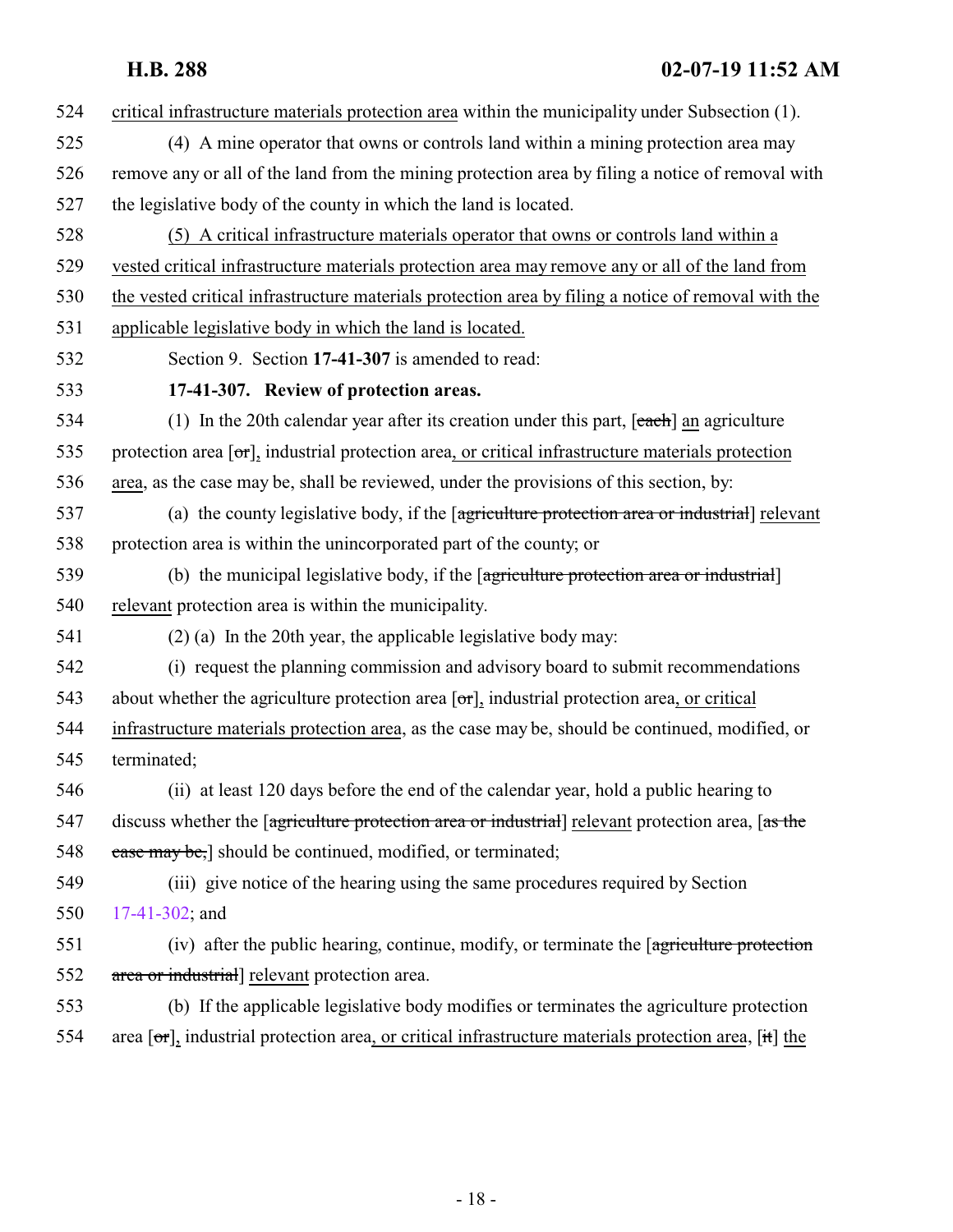<span id="page-18-0"></span> applicable legislative body shall file an executed document containing the legal description of 556 the [agriculture protection area or industrial] relevant protection area, [respectively,] with the county recorder of deeds. (3) If the applicable legislative body fails affirmatively to continue, modify, or 559 terminate the agriculture protection area  $\sigma$ , industrial protection area, or critical infrastructure materials protection area, as the case may be, in the 20th calendar year, the [agriculture 561 protection area or industrial relevant protection area is considered to be reauthorized for another 20 years. Section 10. Section **17-41-402** is amended to read: **17-41-402. Limitations on local regulations.** 565 (1) A political subdivision within which an agriculture protection area  $\sigma$ , industrial protection area, or critical infrastructure materials protection area is created or with a mining protection area or vested critical infrastructure materials protection area within its boundary shall encourage the continuity, development, and viability of agriculture use, industrial use, 569 critical infrastructure materials operations, or mining use, [respectively,] within the relevant protection area by not enacting a local law, ordinance, or regulation that, unless the law, ordinance, or regulation bears a direct relationship to public health or safety, would unreasonably restrict: 573 (a) in the case of an agriculture protection area, a farm structure or farm practice  $[**or**,]$ ; (b) in the case of an industrial protection area, an industrial use of the land within the 575 area  $\lceil \text{or,} \rceil$ ; (c) in the case of a critical infrastructure materials protection area, critical infrastructure materials operations; (d) in the case of a vested critical infrastructure materials protection area, vested critical infrastructure materials operations; or (e) in the case of a mining protection area, a mining use within the protection area [unless the law, ordinance, or regulation bears a direct relationship to public health or safety]. (2) A political subdivision may not change the zoning designation of or a zoning regulation affecting land within an agriculture protection area unless the political subdivision receives written approval for the change from all the landowners within the agriculture protection area affected by the change.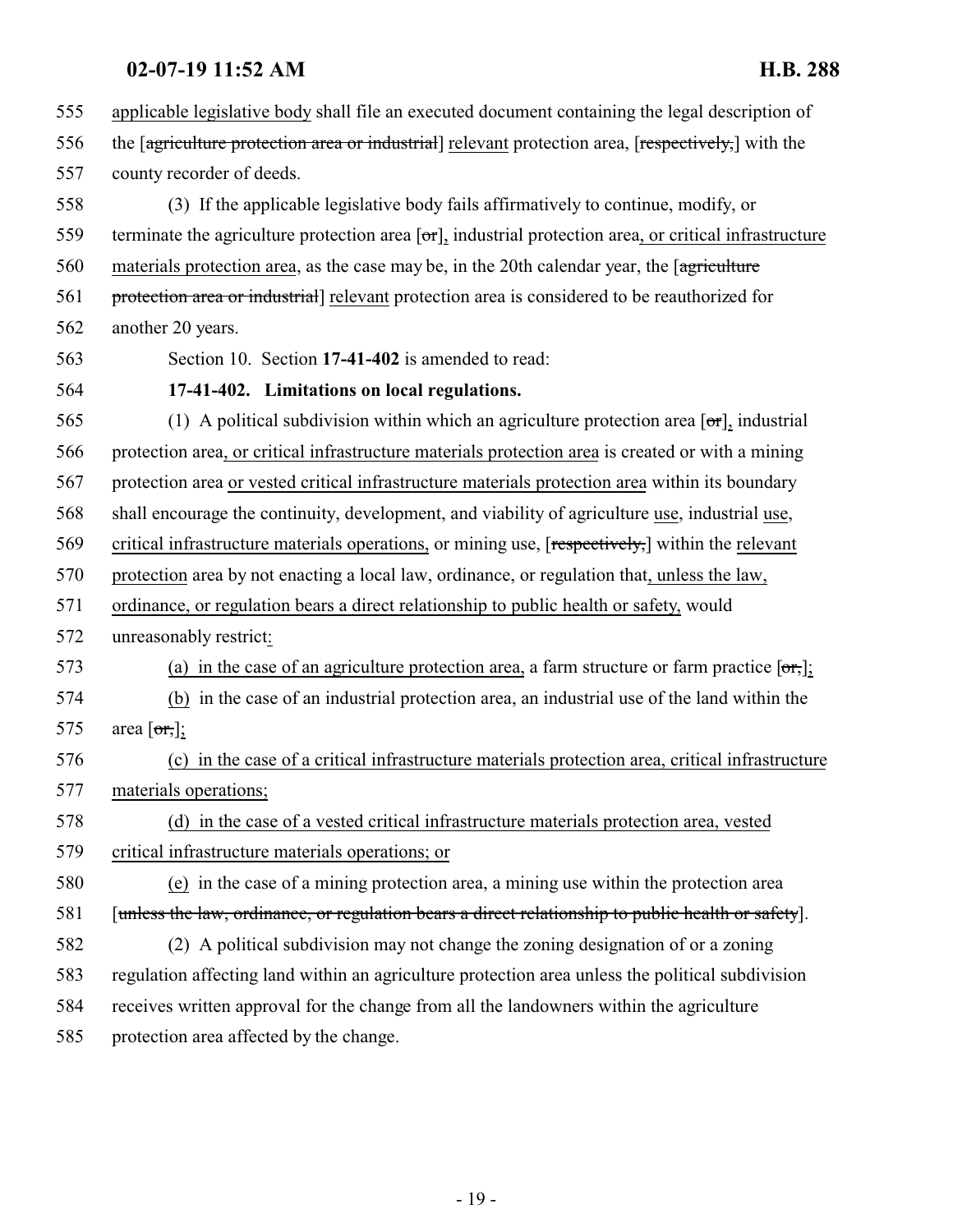<span id="page-19-0"></span>

| 586 | (3) Except as provided by Section 19-4-113, a political subdivision may not change the              |
|-----|-----------------------------------------------------------------------------------------------------|
| 587 | zoning designation of or a zoning regulation affecting land within an industrial protection area    |
| 588 | unless the political subdivision receives written approval for the change from all the              |
| 589 | landowners within the industrial protection area affected by the change.                            |
| 590 | (4) A political subdivision may not change the zoning designation of or a zoning                    |
| 591 | regulation affecting land within a critical infrastructure materials protection area or vested      |
| 592 | critical infrastructure materials protection area unless the political subdivision receives written |
| 593 | approval for the change from each critical infrastructure materials operator within the relevant    |
| 594 | area.                                                                                               |
| 595 | $[\frac{4}{3}]$ (5) A political subdivision may not change the zoning designation of or a zoning    |
| 596 | regulation affecting land within a mining protection area unless the political subdivision          |
| 597 | receives written approval for the change from each mine operator within the area.                   |
| 598 | Section 11. Section 17-41-402.5 is amended to read:                                                 |
| 599 | 17-41-402.5. Limits on political subdivisions with respect to a vested mining use                   |
| 600 | or vested critical infrastructure materials operations -- Exception.                                |
| 601 | (1) A political subdivision may not:                                                                |
| 602 | (a) terminate a vested mining use or vested critical infrastructure materials operations,           |
| 603 | whether by amortization, the exercise of police power, or otherwise;                                |
| 604 | (b) prohibit, restrict, or otherwise limit a mine operator with a vested mining use or a            |
| 605 | critical infrastructure materials operator with vested critical infrastructure materials operations |
| 606 | from exercising the rights permitted under this chapter;                                            |
| 607 | (c) require, for a vested mining use or vested critical infrastructure materials                    |
| 608 | operations:                                                                                         |
| 609 | (i) a variance;                                                                                     |
| 610 | (ii) a conditional use permit;                                                                      |
| 611 | (iii) a special exception;                                                                          |
| 612 | (iv) the establishment or determination of a nonconforming use right; or                            |
| 613 | (v) any other type of zoning or land use permit; or                                                 |
| 614 | (d) prohibit, restrict, limit, or otherwise regulate a vested mining use under a variance,          |
| 615 | conditional use permit, special exception, or other zoning or land use permit issued before May     |
| 616 | 12, 2009.                                                                                           |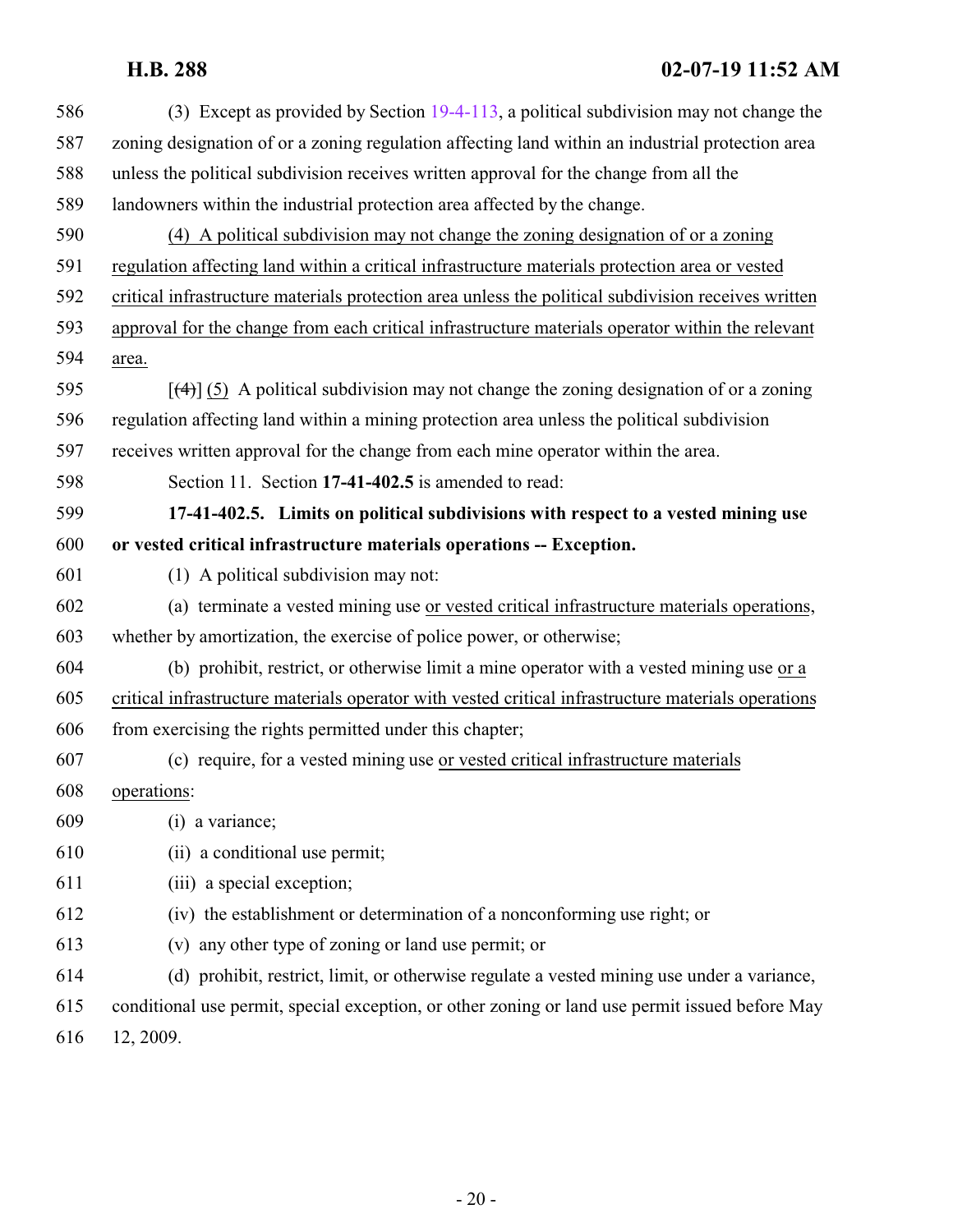<span id="page-20-0"></span>

| 617 | (2) Subsection (1) does not prohibit a political subdivision from requiring a vested               |
|-----|----------------------------------------------------------------------------------------------------|
| 618 | mining use or vested critical infrastructure materials operations to comply with the generally     |
| 619 | applicable, reasonable health and safety regulations and building code adopted by the political    |
| 620 | subdivision including a drinking water protection zone as defined and limited to [Subsection]      |
| 621 | Subsections $19-4-113(4)(a)$ and (b).                                                              |
| 622 | Section 12. Section 17-41-403 is amended to read:                                                  |
| 623 | 17-41-403. Nuisances.                                                                              |
| 624 | (1) $[Each]$ A political subdivision shall ensure that any of $[its]$ the political                |
| 625 | subdivision's laws or ordinances that define or prohibit a public nuisance exclude from the        |
| 626 | definition or prohibition:                                                                         |
| 627 | (a) for an agriculture protection area, any agricultural activity or operation within an           |
| 628 | agriculture protection area conducted using sound agricultural practices unless that activity or   |
| 629 | operation bears a direct relationship to public health or safety; $[\sigma r]$                     |
| 630 | (b) for an industrial protection area, any industrial use of the land within the industrial        |
| 631 | protection area that is consistent with sound practices applicable to the industrial use, unless   |
| 632 | that use bears a direct relationship to public health or safety[-]; or                             |
| 633 | (c) for a critical infrastructure materials protection area, any critical infrastructure           |
| 634 | materials operations on the land within the critical infrastructure materials protection area that |
| 635 | is consistent with sound practices applicable to the critical infrastructure materials operations, |
| 636 | unless that use bears a direct relationship to public health or safety.                            |
| 637 | (2) In a civil action for nuisance or a criminal action for public nuisance under Section          |
| 638 | 76-10-803, it is a complete defense if the action involves agricultural activities and those       |
| 639 | agricultural activities were:                                                                      |
| 640 | (a) conducted within an agriculture protection area; and                                           |
| 641 | (b) not in violation of any federal, state, or local law or regulation relating to the             |
| 642 | alleged nuisance or were conducted according to sound agricultural practices.                      |
| 643 | (3) (a) A vested mining use undertaken in conformity with applicable federal and state             |
| 644 | law and regulations is presumed to be operating within sound mining practices.                     |
| 645 | (b) A vested mining use that is consistent with sound mining practices:                            |
| 646 | (i) is presumed to be reasonable; and                                                              |
| 647 | (ii) may not constitute a private or public nuisance under Section $76-10-803$ .                   |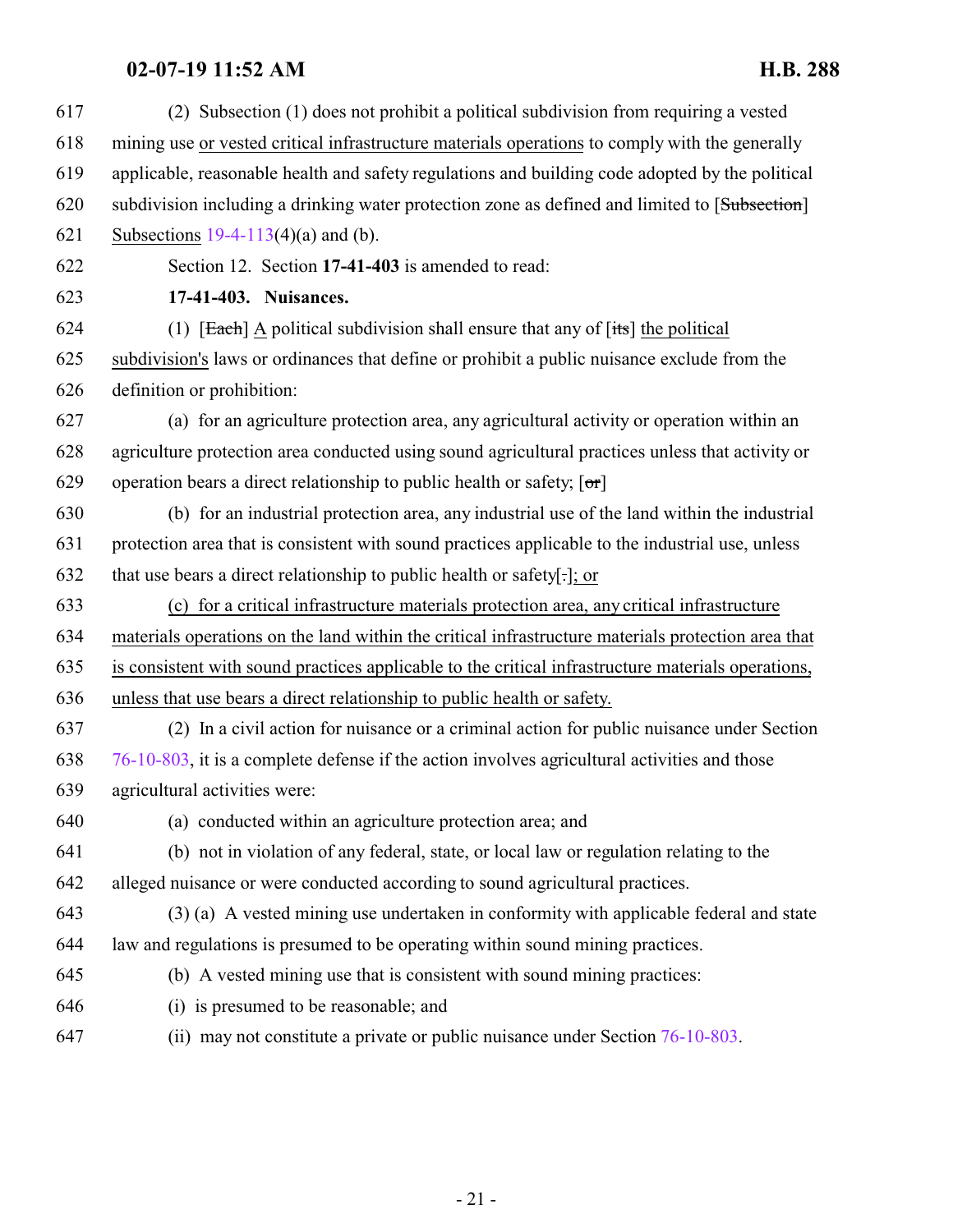| 648 | (c) A vested mining use in operation for more than three years may not be considered           |
|-----|------------------------------------------------------------------------------------------------|
| 649 | to have become a private or public nuisance because of a subsequent change in the condition of |
| 650 | land within the vicinity of the vested mining use.                                             |
| 651 | (4) (a) A vested critical infrastructure materials operation undertaken in conformity          |
| 652 | with applicable federal and state law and regulations is presumed to be operating within sound |
| 653 | practices.                                                                                     |
| 654 | (b) A vested critical infrastructure materials operation that is consistent with sound         |
| 655 | practices:                                                                                     |
| 656 | (i) is presumed to be reasonable; and                                                          |
| 657 | (ii) may not constitute a private or public nuisance under Section $76-10-803$ .               |
| 658 | (c) A vested critical infrastructure materials operation that is in operation for more than    |
| 659 | three years may not be considered to have become a private or public nuisance because of a     |
| 660 | subsequent change in the condition of land within the vicinity of the vested critical          |
| 661 | infrastructure materials operations.                                                           |
| 662 | $[\frac{4}{3}]$ (5) (a) For any new subdivision development located in whole or in part within |
| 663 | 300 feet of the boundary of an agriculture protection area, the owner of the development shall |
| 664 | provide notice on any plat filed with the county recorder the following notice:                |
| 665 | "Agriculture Protection Area                                                                   |
| 666 | This property is located in the vicinity of an established agriculture protection area in      |
| 667 | which normal agricultural uses and activities have been afforded the highest priority use      |
| 668 | status. It can be anticipated that such agricultural uses and activities may now or in the     |
| 669 | future be conducted on property included in the agriculture protection area. The use           |
| 670 | and enjoyment of this property is expressly conditioned on acceptance of any                   |
| 671 | annoyance or inconvenience which may result from such normal agricultural uses and             |
| 672 | activities."                                                                                   |
| 673 | (b) For any new subdivision development located in whole or in part within 1,000 feet          |
| 674 | of the boundary of an industrial protection area, the owner of the development shall provide   |
| 675 | notice on any plat filed with the county recorder the following notice:                        |
| 676 | "Industrial Protection Area                                                                    |
| 677 | This property is located in the vicinity of an established industrial protection area in       |
| 678 | which normal industrial uses and activities have been afforded the highest priority use        |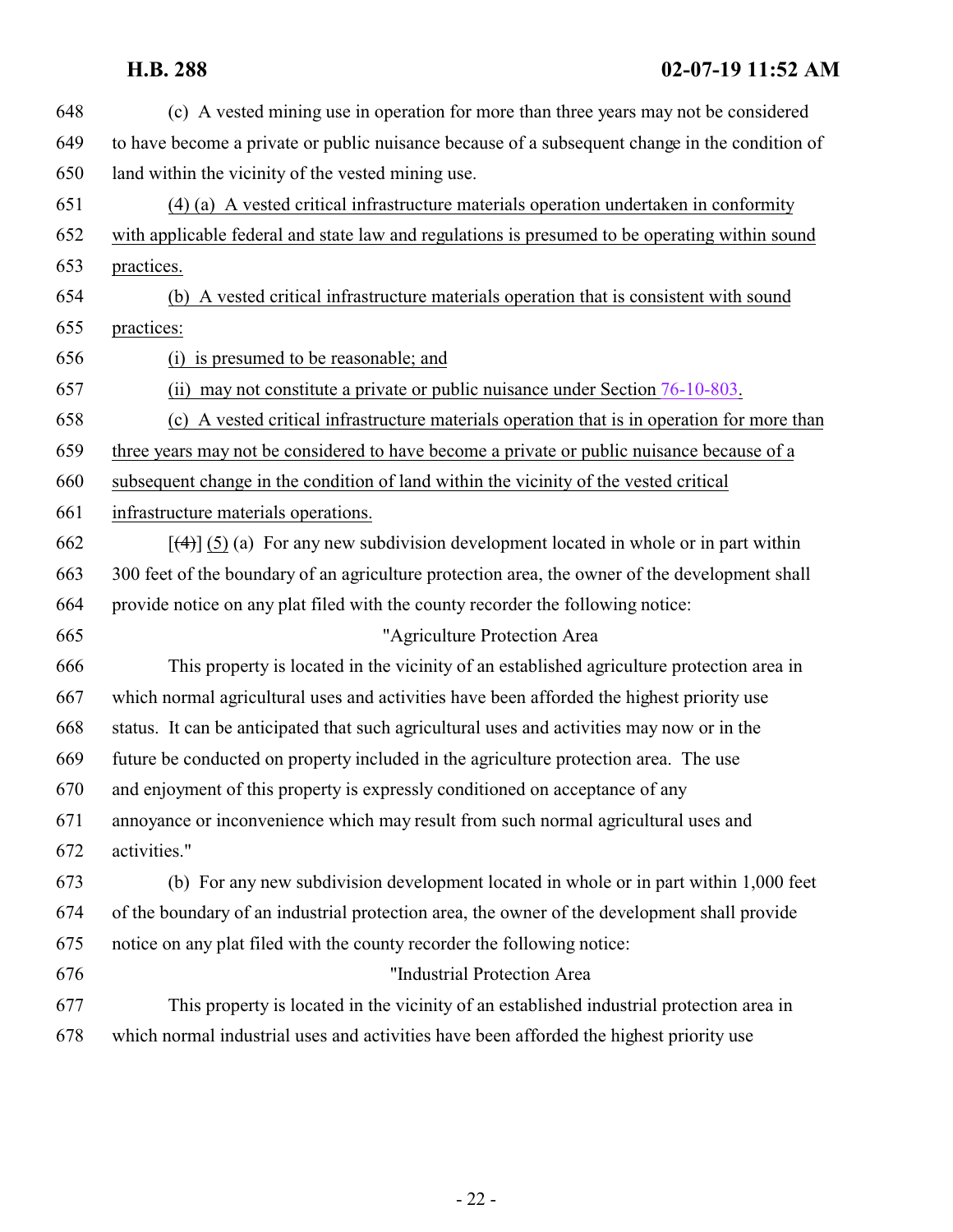<span id="page-22-0"></span>

| 679 | status. It can be anticipated that such industrial uses and activities may now or in the future be |
|-----|----------------------------------------------------------------------------------------------------|
| 680 | conducted on property included in the industrial protection area. The use and enjoyment of this    |
| 681 | property is expressly conditioned on acceptance of any annoyance or inconvenience which may        |
| 682 | result from such normal industrial uses and activities."                                           |
| 683 | (c) For any new subdivision development located in whole or in part within 1,000 feet              |
| 684 | of the boundary of a critical infrastructure materials protection area or vested critical          |
| 685 | infrastructure materials protection area, the owner of the development shall provide notice on     |
| 686 | any plat filed with the county recorder the following notice:                                      |
| 687 | "Critical Infrastructure Materials Protection Area                                                 |
| 688 | This property is located in the vicinity of an established critical infrastructure materials       |
| 689 | protection area in which critical infrastructure materials operations have been afforded           |
| 690 | the highest priority use status. It can be anticipated that such operations may now or in          |
| 691 | the future be conducted on property included in the critical infrastructure materials              |
| 692 | protection area. The use and enjoyment of this property is expressly conditioned on                |
| 693 | acceptance of any annoyance or inconvenience which may result from such normal                     |
| 694 | critical infrastructure materials operations."                                                     |
| 695 | $[\text{(-c)}]$ (d) For any new subdivision development located in whole or in part within 1,000   |
| 696 | feet of the boundary of a mining protection area, the owner of the development shall provide       |
| 697 | notice on any plat filed with the county recorder the following notice:                            |
| 698 | "This property is located within the vicinity of an established mining protection area in          |
| 699 | which normal mining uses and activities have been afforded the highest priority use                |
| 700 | status. It can be anticipated that the mining uses and activities may now or in the future         |
| 701 | be conducted on property included in the mining protection area. The use and                       |
| 702 | enjoyment of this property is expressly conditioned on acceptance of any annoyance or              |
| 703 | inconvenience that may result from the normal mining uses and activities."                         |
| 704 | Section 13. Section 17-41-404 is amended to read:                                                  |
| 705 | 17-41-404. Policy of state agencies.                                                               |
| 706 | [Each] A state agency shall encourage the continuity, development, and viability of                |
| 707 | agriculture within agriculture protection areas [and], industrial uses with industrial protection  |
| 708 | areas, and critical infrastructure materials operations within critical infrastructure protection  |
| 709 | areas by:                                                                                          |
|     |                                                                                                    |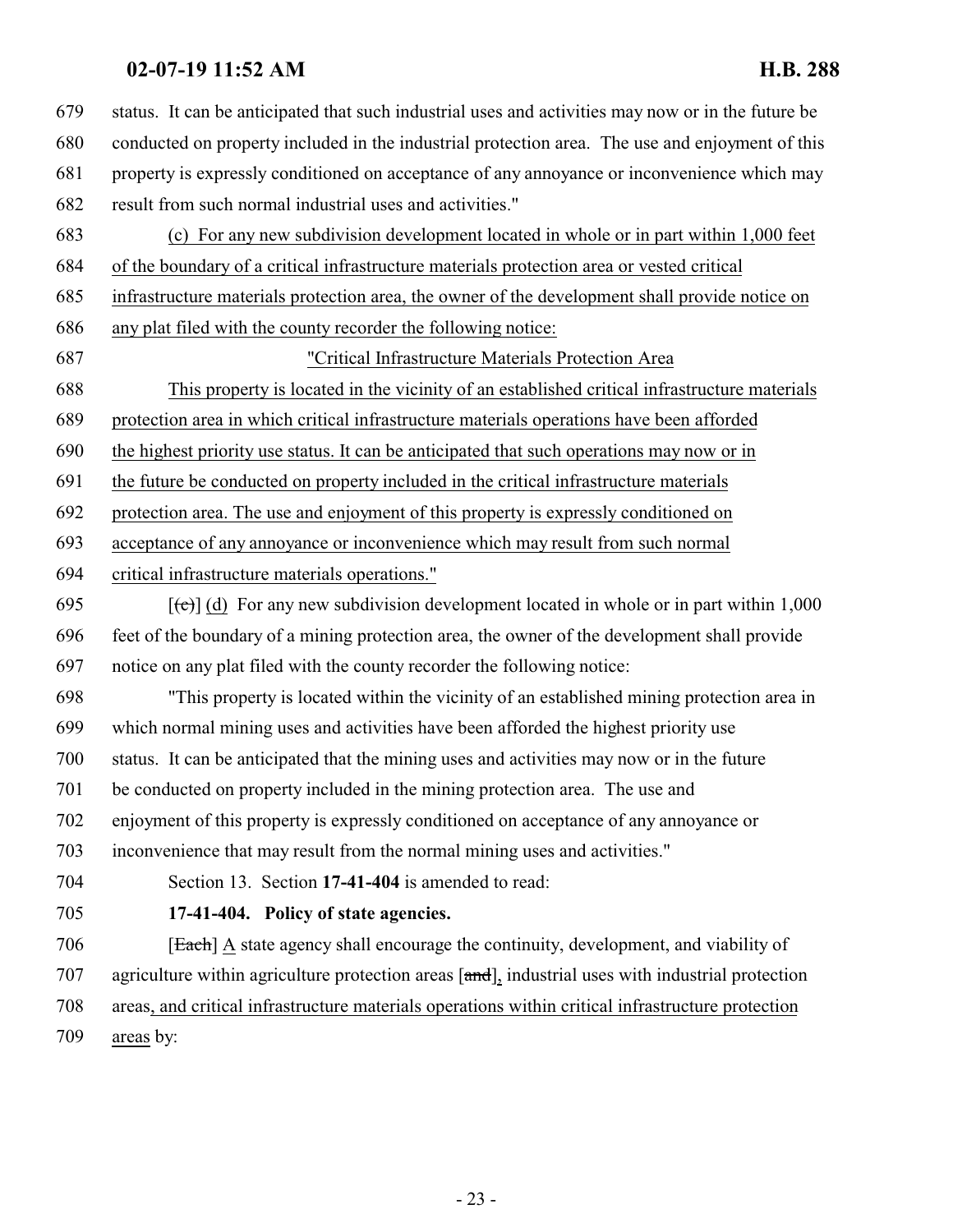<span id="page-23-0"></span> (1) not enacting rules that would impose unreasonable restrictions on farm structures or 711 farm practices within the agriculture protection area  $\sigma$ , on industrial uses and practices within the industrial protection area, or on critical infrastructure materials operations with a critical infrastructure materials protection area, unless those laws, ordinances, or regulations bear a direct relationship to public health or safety or are required by federal law; and (2) modifying existing rules that would impose unreasonable restrictions on farm structures or farm practices within the agriculture protection area [or], on industrial uses and activities within the industrial protection area, or on critical infrastructure materials operations within a critical infrastructure materials protection area, unless those laws, ordinances, or regulations bear a direct relationship to public health or safety or are required by federal law. Section 14. Section **17-41-405** is amended to read: **17-41-405. Eminent domain restrictions.** (1) A political subdivision having or exercising eminent domain powers may not condemn for any purpose any land within an agriculture protection area that is being used for 724 agricultural production  $\overline{or\ any}$ , land within an industrial protection area that is being put to an 725 industrial use, or land within a critical infrastructure materials protection area, unless [it has obtained] the political subdivision obtains approval, according to the procedures and requirements of this section, from the applicable legislative body and the advisory board. (2) Any condemnor wishing to condemn property within an agriculture protection area [ $\sigma$ ], industrial protection area, or critical infrastructure materials protection area shall file a notice of condemnation with the applicable legislative body and the [agriculture protection area or industrial] relevant protection area's advisory board at least 30 days before filing an eminent domain complaint. (3) The applicable legislative body and the advisory board shall: (a) hold a joint public hearing on the proposed condemnation at a location within the county in which the [agriculture protection area or industrial] relevant protection area is located; (b) publish notice of the time, date, place, and purpose of the public hearing: 738 (i) in a newspaper of general circulation within the [agriculture protection area or 739 industrial relevant protection area  $\frac{1}{2}$ , as the case may be]; and (ii) on the Utah Public Notice Website created in Section [63F-1-701](http://le.utah.gov/UtahCode/SectionLookup.jsp?section=63f-1-701&session=2019GS); and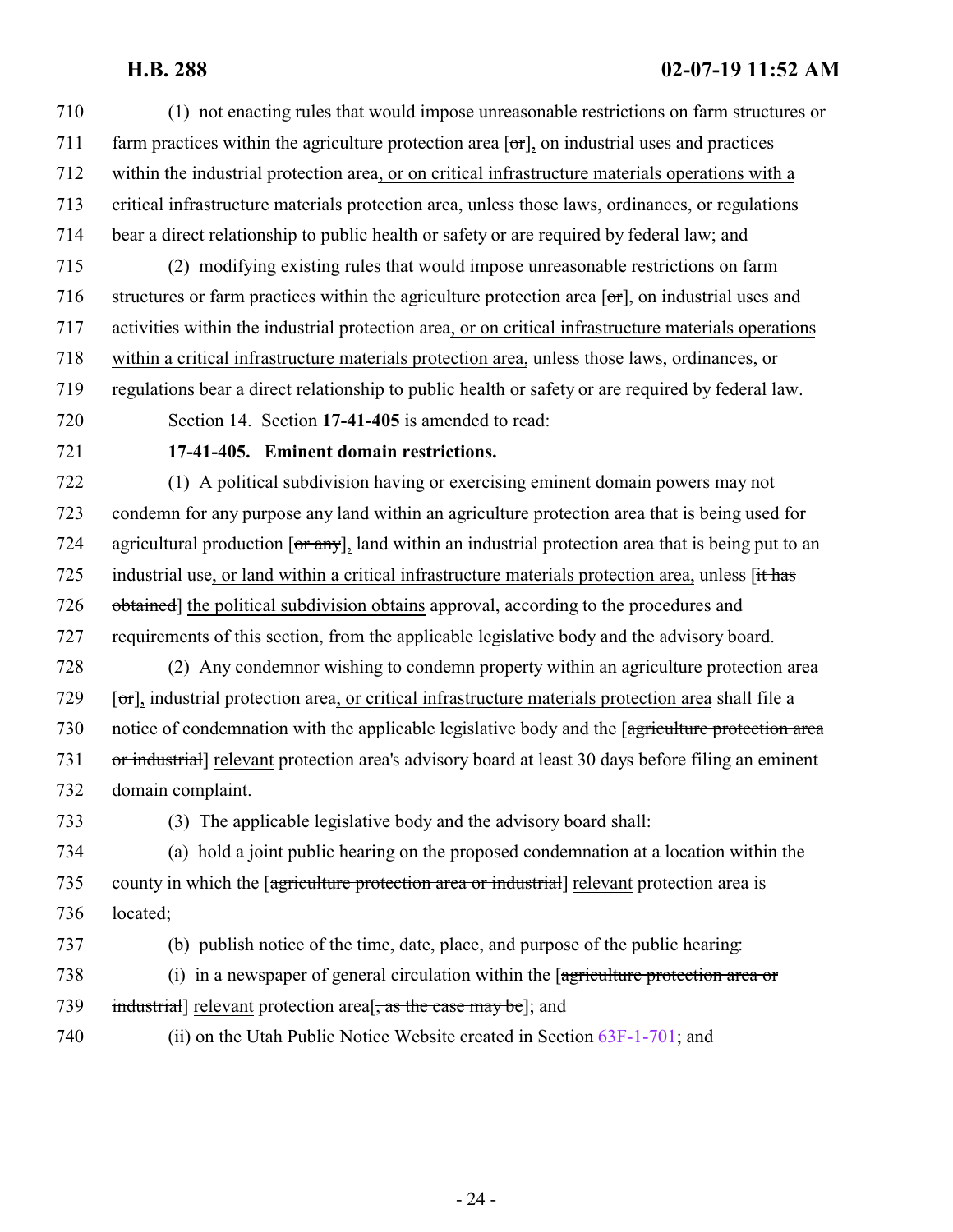<span id="page-24-0"></span>

| 741 | (c) post notice of the time, date, place, and purpose of the public hearing in five                                      |
|-----|--------------------------------------------------------------------------------------------------------------------------|
| 742 | conspicuous public places, designated by the applicable legislative body, within or near the                             |
| 743 | [agriculture protection area or industrial] relevant protection area <sup>[</sup> , as the case may be].                 |
| 744 | $(4)$ (a) If the condemnation is for highway purposes or for the disposal of solid or                                    |
| 745 | liquid waste materials, the applicable legislative body and the advisory board may approve the                           |
| 746 | condemnation only if there is no reasonable and prudent alternative to the use of the land                               |
| 747 | within the agriculture protection area $\lceil \sigma r \rceil$ , industrial protection area, or critical infrastructure |
| 748 | materials protection area for the project.                                                                               |
| 749 | (b) If the condemnation is for any other purpose, the applicable legislative body and the                                |
| 750 | advisory board may approve the condemnation only if:                                                                     |
| 751 | (i) the proposed condemnation would not have an unreasonably adverse effect upon the                                     |
| 752 | preservation and enhancement of:                                                                                         |
| 753 | (A) agriculture within the agriculture protection area $\lceil \text{or of} \rceil$ ;                                    |
| 754 | (B) the industrial use within the industrial protection area; or                                                         |
| 755 | critical infrastructure materials operations within the critical infrastructure<br>(C)                                   |
| 756 | materials protection area; or                                                                                            |
| 757 | (ii) there is no reasonable and prudent alternative to the use of the land within the                                    |
| 758 | [agriculture protection area or industrial] the relevant protection area for the project.                                |
| 759 | (5) (a) Within 60 days after receipt of the notice of condemnation, the applicable                                       |
| 760 | legislative body and the advisory board shall approve or reject the proposed condemnation.                               |
| 761 | (b) If the applicable legislative body and the advisory board fail to act within the 60                                  |
| 762 | days or such further time as the applicable legislative body establishes, the condemnation shall                         |
| 763 | be considered rejected.                                                                                                  |
| 764 | (6) The applicable legislative body or the advisory board may request the county or                                      |
| 765 | municipal attorney to bring an action to enjoin any condemnor from violating any provisions of                           |
| 766 | this section.                                                                                                            |
| 767 | Section 15. Section 17-41-406 is amended to read:                                                                        |
| 768 | 17-41-406. Restrictions on state development projects.                                                                   |
| 769 | (1) [Each] A state agency that plans any development project that might affect land                                      |
| 770 | within an agriculture protection area $\lceil \sigma \rceil$ , industrial protection area, or critical infrastructure    |
| 771 | materials protection area, shall submit [its] the state agency's development plan to:                                    |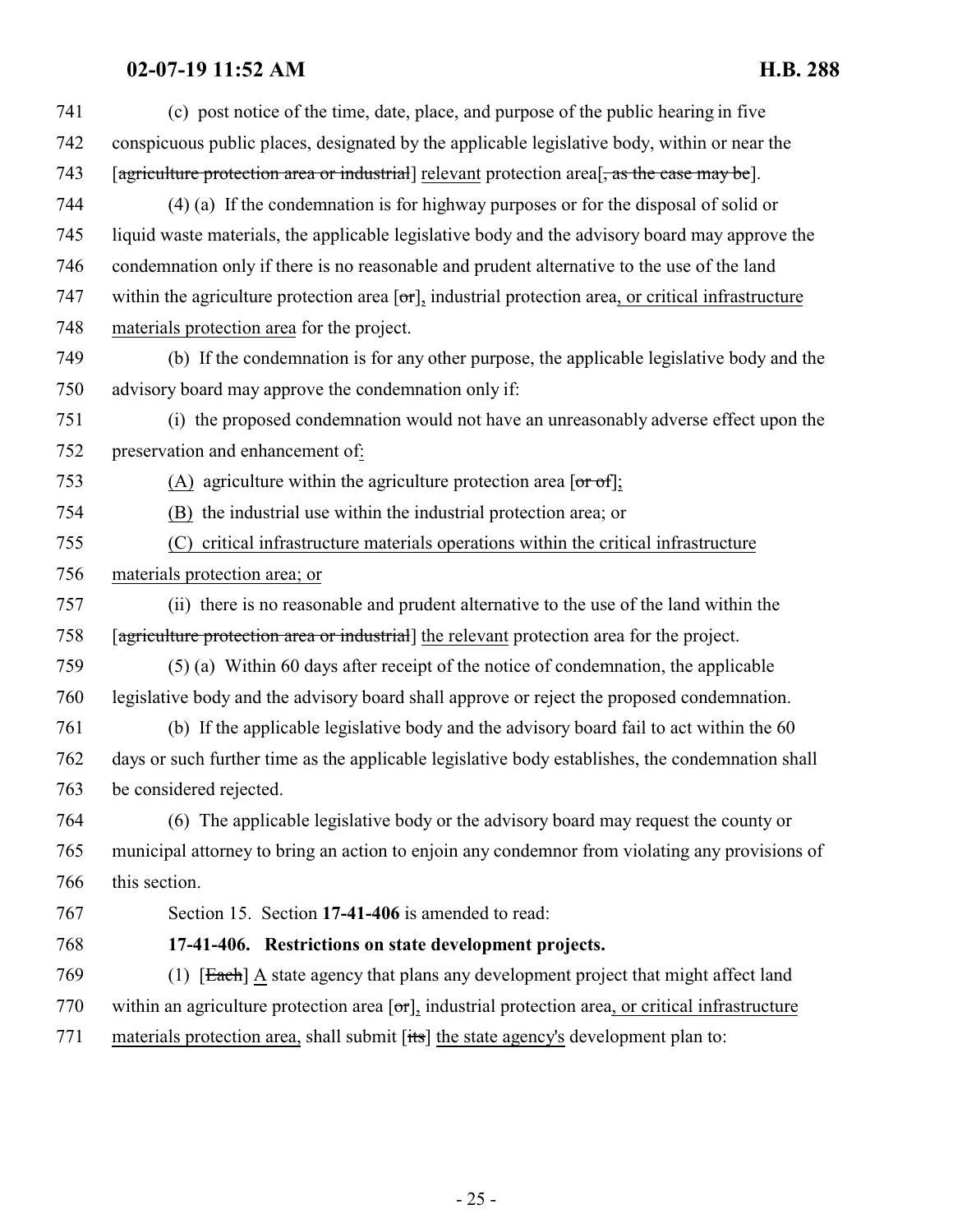<span id="page-25-0"></span>

| 772 | (a) the advisory board of the [agriculture protection area or industrial] relevant                       |
|-----|----------------------------------------------------------------------------------------------------------|
| 773 | protection area <sup>[, respectively]</sup> ; and                                                        |
| 774 | (b) in the case of an agriculture protection area, the commissioner of agriculture and                   |
| 775 | food.                                                                                                    |
| 776 | (2) The commissioner of agriculture and food, in the case of an agriculture protection                   |
| 777 | area, and the advisory board shall:                                                                      |
| 778 | (a) review the state agency's proposed development plan; and                                             |
| 779 | (b) recommend any modifications to the development project that would protect the                        |
| 780 | integrity of the agriculture protection area $[\sigma\tau]$ , industrial protection area, or critical    |
| 781 | infrastructure materials protection area, as the case may be, or that would protect the                  |
| 782 | agriculture protection area from nonfarm encroachment $[\sigma r]$ , the industrial protection area from |
| 783 | nonindustrial encroachment, or the critical infrastructure materials protection area from                |
| 784 | encroachment of uses unrelated to critical infrastructure materials operations.                          |
| 785 | (3) [Each] $\triangle$ state agency and political subdivision of the state that designates or            |
| 786 | proposes to designate a transportation corridor shall:                                                   |
| 787 | (a) consider:                                                                                            |
| 788 | (i) whether the transportation corridor would:                                                           |
| 789 | (A) be located on land that is included within an agriculture protection area; or                        |
| 790 | (B) interfere with agriculture production activities on land within an agriculture                       |
| 791 | protection area; and                                                                                     |
| 792 | (ii) each other reasonably comparable alternative to the placement of the corridor on                    |
| 793 | land within an agriculture protection area; and                                                          |
| 794 | (b) make reasonable efforts to minimize or eliminate any detrimental impact on                           |
| 795 | agriculture that may result from the designation of a transportation corridor.                           |
| 796 | Section 16. Section 17-41-601 is enacted to read:                                                        |
| 797 | Part 6. Vested Critical Infrastructure Materials Operations                                              |
| 798 | 17-41-601. Vested critical infrastructure materials operations -- Conclusive                             |
| 799 | presumption.                                                                                             |
| 800 | (1) (a) Critical infrastructure materials operations are conclusively presumed to be a                   |
| 801 | vested critical infrastructure materials operations if the critical infrastructure materials             |
| 802 | operations existed or was conducted or otherwise engaged in before a political subdivision               |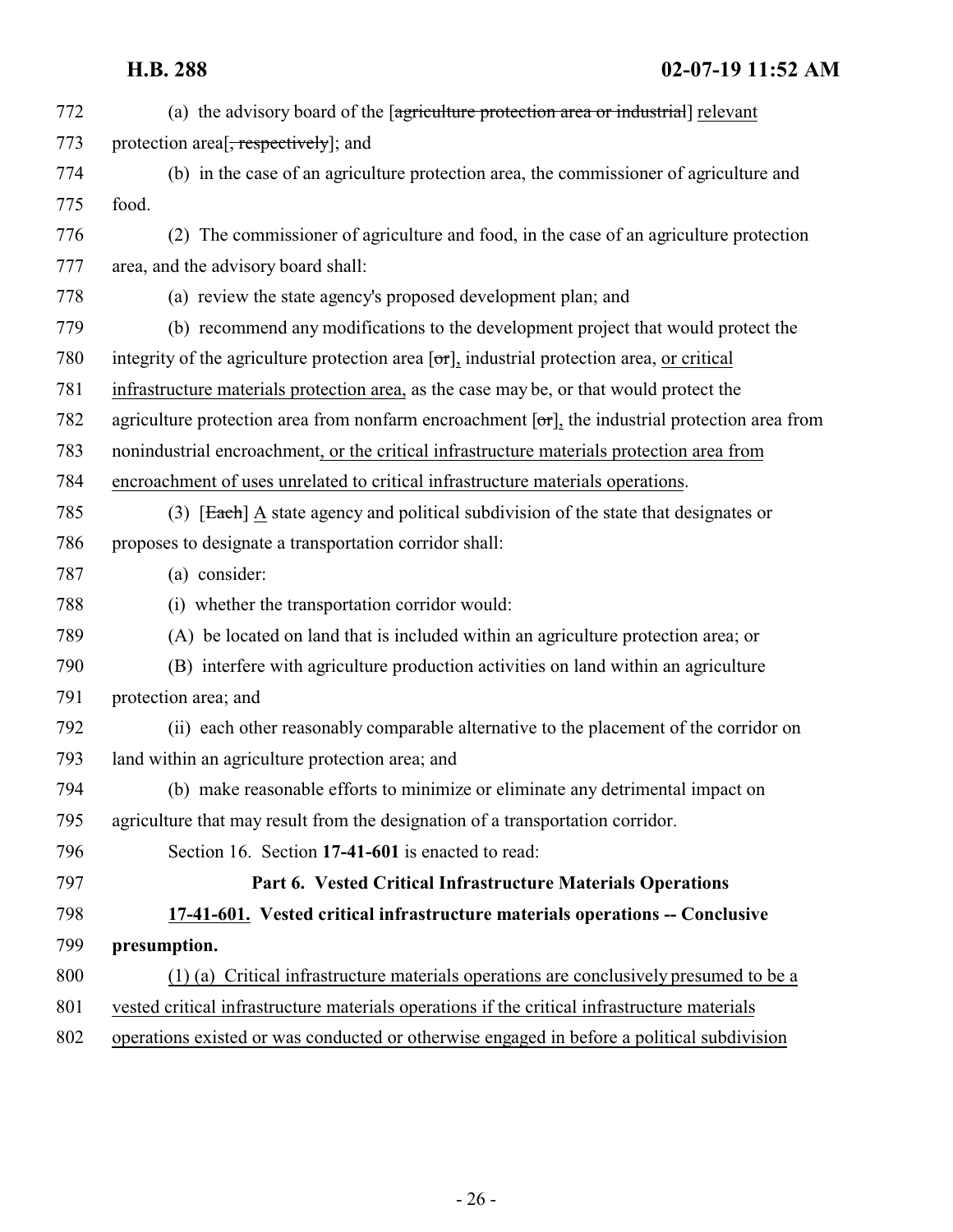<span id="page-26-0"></span>

| 803 | prohibits, restricts, or otherwise limits the critical infrastructure materials operations.          |
|-----|------------------------------------------------------------------------------------------------------|
| 804 | (b) A person claiming that a vested critical infrastructure materials operations has not             |
| 805 | been established has the burden of proof to show by clear and convincing evidence that the           |
| 806 | vested critical infrastructure materials operations has not been established.                        |
| 807 | (2) A vested critical infrastructure materials operations:                                           |
| 808 | (a) runs with the land; and                                                                          |
| 809 | (b) may be changed to another critical infrastructure materials operations without                   |
| 810 | losing its status as a vested critical infrastructure materials operations.                          |
| 811 | (3) (a) A critical infrastructure materials operator with vested critical infrastructure             |
| 812 | materials operations shall file a declaration for recording in the office of the recorder of the     |
| 813 | county in which the vested critical infrastructure materials operations is located.                  |
| 814 | (b) A declaration under Subsection $(3)(a)$ shall:                                                   |
| 815 | (i) contain a legal description of the land included within the vested critical                      |
| 816 | infrastructure materials operations; and                                                             |
| 817 | (ii) provide notice of the vested critical infrastructure materials operations.                      |
| 818 | Section 17. Section 17-41-602 is enacted to read:                                                    |
| 819 | 17-41-602. Rights of a critical infrastructure materials operator with a vested                      |
| 820 | critical infrastructure materials operations -- Expanding vested critical infrastructure             |
| 821 | materials operations.                                                                                |
| 822 | (1) Notwithstanding a political subdivision's prohibition, restriction, or other limitation          |
| 823 | on a critical infrastructure materials operations adopted after the establishment of the critical    |
| 824 | infrastructure materials operations, the rights of a critical infrastructure materials operator with |
| 825 | vested critical infrastructure materials operations include the right to:                            |
| 826 | (a) progress, extend, enlarge, grow, or expand the vested critical infrastructure                    |
| 827 | materials operations to land that the critical infrastructure materials operator owns or controls;   |
| 828 | (b) expand the vested critical infrastructure materials operations to any new land that is           |
| 829 | contiguous and related in critical infrastructure materials to surface or subsurface land that the   |
| 830 | critical infrastructure materials operator already owns or controls;                                 |
| 831 | (c) use, operate, construct, reconstruct, restore, extend, expand, maintain, repair, alter,          |
| 832 | substitute, modernize, upgrade, and replace equipment, processes, facilities, and buildings on       |
| 022 | these or subsymptose land that the quities infrastructure materials exactor sums                     |

any surface or subsurface land that the critical infrastructure materials operator owns or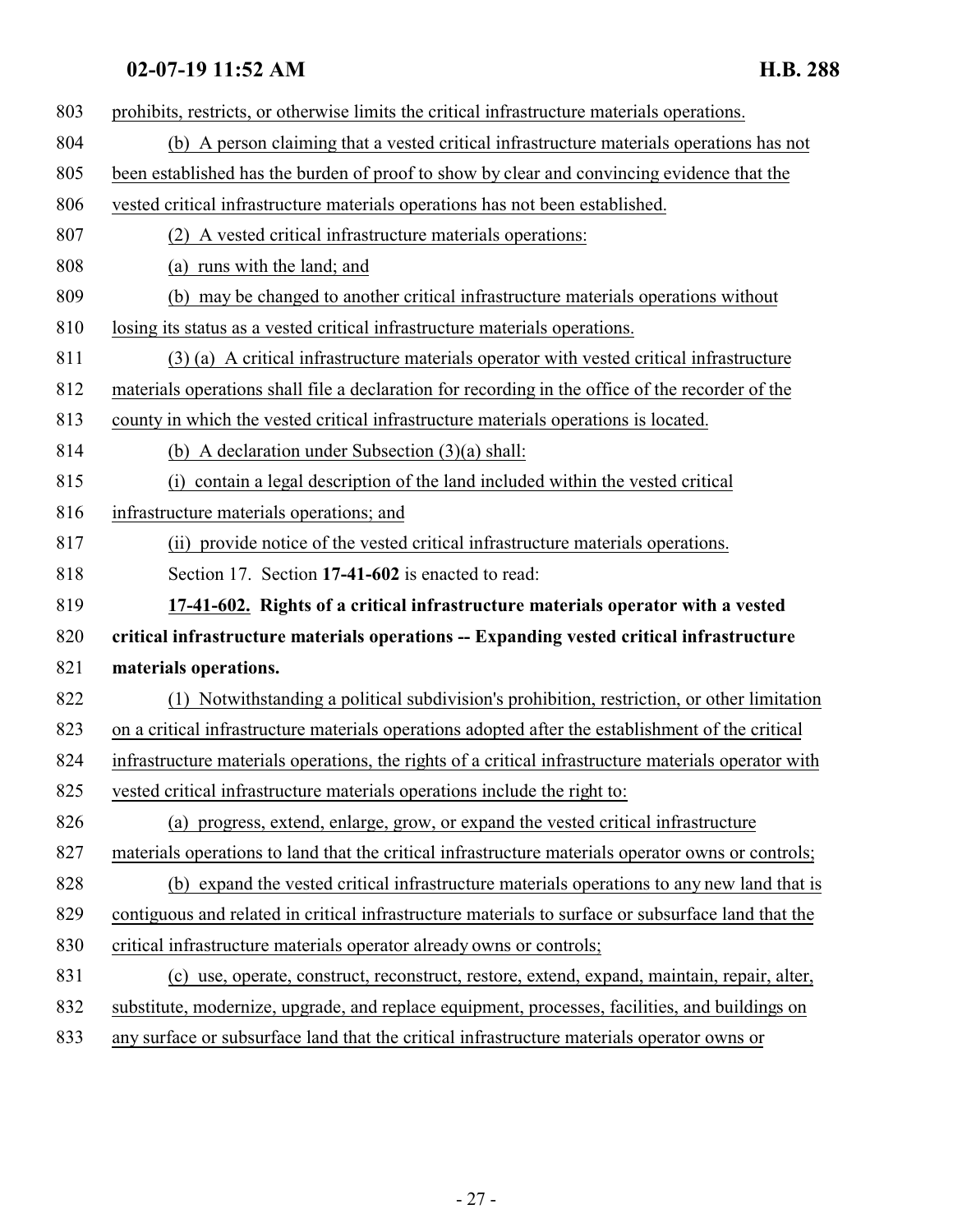| 834 | controls;                                                                                       |
|-----|-------------------------------------------------------------------------------------------------|
| 835 | (d) increase production or volume, alter the method of excavating or extracting, and            |
| 836 | process a different or additional critical infrastructure material than previously owned on any |
| 837 | surface or subsurface land that the critical infrastructure operator owns or controls; and      |
| 838 | (e) discontinue, suspend, terminate, deactivate, or continue and reactivate, temporarily        |
| 839 | or permanently, all or any part of the critical infrastructure operations.                      |
| 840 | $(2)$ (a) As used in this Subsection (2), "applicable legislative body" means the               |
| 841 | legislative body of each:                                                                       |
| 842 | (i) county in whose unincorporated area the new land to be included in the vested               |
| 843 | critical infrastructure materials operations is located; and                                    |
| 844 | (ii) municipality in which the new land to be included in the vested critical                   |
| 845 | infrastructure materials operations is located.                                                 |
| 846 | (b) A critical infrastructure materials operator with a vested critical infrastructure          |
| 847 | materials operations is presumed to have a right to expand the vested critical infrastructure   |
| 848 | materials operations to new land.                                                               |
| 849 | (c) Before expanding a vested critical infrastructure materials operations to new land:         |
| 850 | (i) the applicable legislative body shall request a copy of the applicable Division of Air      |
| 851 | Quality approval order; and                                                                     |
| 852 | (ii) a critical infrastructure materials operator shall provide written notice:                 |
| 853 | (A) of the critical infrastructure materials operator's intent to expand the vested critical    |
| 854 | infrastructure materials operations; and                                                        |
| 855 | (B) to each applicable legislative body.                                                        |
| 856 | (d) (i) An applicable legislative body shall:                                                   |
| 857 | (A) hold a public meeting or hearing at its next available meeting that is more than 10         |
| 858 | days after receiving the notice under Subsection $(2)(c)$ ; and                                 |
| 859 | (B) provide to each owner of the surface estate of the new land reasonable, advance,            |
| 860 | written notice of the intended expansion of the vested mining use and the public meeting or     |
| 861 | hearing.                                                                                        |
| 862 | (ii) A public meeting or hearing under Subsection $(2)(d)(i)$ serves to provide sufficient      |
| 863 | public notice of the critical infrastructure materials operator's intent to expand the vested   |
| 864 | critical infrastructure materials operations to the new land.                                   |